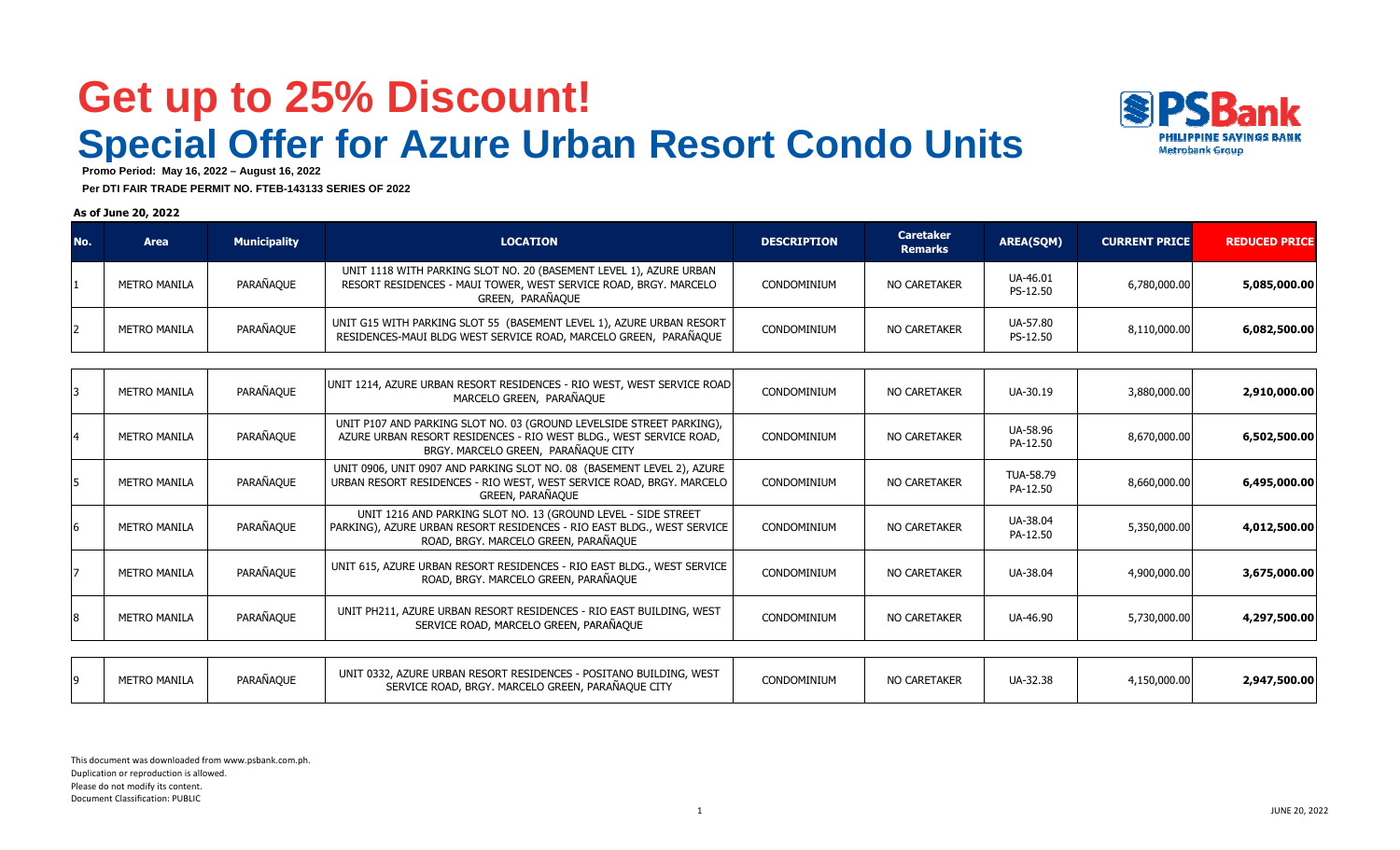| No. | <b>Area</b>         | <b>Municipality</b> | <b>LOCATION</b>                                                                                                                                                         | <b>DESCRIPTION</b> | <b>Caretaker</b><br><b>Remarks</b> | <b>AREA(SQM)</b>     | <b>CURRENT PRICE</b> | <b>REDUCED PRICE</b> |
|-----|---------------------|---------------------|-------------------------------------------------------------------------------------------------------------------------------------------------------------------------|--------------------|------------------------------------|----------------------|----------------------|----------------------|
| 10  | METRO MANILA        | PARAÑAQUE           | UNIT 0923, AZURE URBAN RESORT RESIDENCES-POSITANO BUILDING, WEST<br>SERVICE ROAD, BRGY. MARCELO GREEN, PARAÑAQUE                                                        | CONDOMINIUM        | <b>NO CARETAKER</b>                | UA-29.76             | 3,710,000.00         | 2,782,500.00         |
| 11  | <b>METRO MANILA</b> | PARAÑAQUE           | UNIT 1710, 17TH FLOOR, AZURE URBAN RESORT RESIDENCES - POSITANO BLDG.,<br>WEST SERVICE ROAD, BRGY. MARCELO GREEN, PARAÑAQUE                                             | CONDOMINIUM        | <b>NO CARETAKER</b>                | UA-30.46             | 3,880,000.00         | 2,910,000.00         |
| 12  | METRO MANILA        | PARAÑAQUE           | UNIT 221 AND PARKING SLOT NO. 34 (BASEMENT LEVEL 2), AZURE URBAN<br>RESORT RESIDENCES - POSITANO BUILDING, WEST SERVICE ROAD, BRGY.<br>MARCELO GREEN, PARAÑAQUE CITY    | <b>CONDOMINIUM</b> | NO CARETAKER                       | UA-32.55<br>PA-12.50 | 4,560,000.00         | 3,420,000.00         |
| 13  | METRO MANILA        | PARAÑAQUE           | UNIT 228, AZURE URBAN RESORT RESIDENCES - POSITANO BUILDING, WEST<br>SERVICE ROAD, BRGY. MARCELO GREEN, PARAÑAQUE                                                       | CONDOMINIUM        | <b>NO CARETAKER</b>                | UA-32.25             | 4,150,000.00         | 3,112,500.00         |
| 14  | METRO MANILA        | PARAÑAQUE           | UNIT 423, AZURE URBAN RESORT RESIDENCES -<br>POSITANO BUILDING, WEST SERVICE ROAD, BRGY. MARCELO GREEN, PARAÑAQUE<br><b>CITY</b>                                        | CONDOMINIUM        | <b>NO CARETAKER</b>                | UA-29.64             | 3,700,000.00         | 2,775,000.00         |
| 15  | <b>METRO MANILA</b> | PARAÑAQUE           | UNIT 727 AND PARKING SLOT NO. 84 (BASEMENT LEVEL 2), AZURE URBAN RESORT<br>RESIDENCES - ST. TROPEZ, WEST SERVICE ROAD, BRGY. MARCELO GREEN,<br>PARAÑAQUE                | <b>CONDOMINIUM</b> | <b>NO CARETAKER</b>                | UA-29.32<br>PA-12.50 | 4,110,000.00         | 3,082,500.00         |
| 16  | <b>METRO MANILA</b> | PARAÑAQUE           | UNIT 0223, AZURE URBAN RESORT RESIDENCES - ST. TROPEZ BLDG., WEST<br>SERVICE ROAD, BRGY. MARCELO GREEN, PARAÑAQUE                                                       | CONDOMINIUM        | <b>NO CARETAKER</b>                | UA-32.20             | 3,970,000.00         | 2,977,500.00         |
| 17  | <b>METRO MANILA</b> | PARAÑAQUE           | UNIT 1227, AZURE URBAN RESORT RESIDENCES -<br>ST. TROPEZ BUILDING, WEST SERVICE ROAD, BRGY. MARCELO GREEN,<br>PARAÑAOUE                                                 | CONDOMINIUM        | <b>NO CARETAKER</b>                | UA-29.32             | 3,580,000.00         | 2,685,000.00         |
| 18  | <b>METRO MANILA</b> | PARAÑAQUE           | UNIT 1512 WITH PARKING SLOT NO. 125 (BASEMENT LEVEL 1), AZURE URBAN<br>RESORT RESIDENCES - ST. TROPEZ BLDG., WEST SERVICE ROAD, BRGY. MARCELO<br>GREEN, PARAÑAQUE       | CONDOMINIUM        | <b>NO CARETAKER</b>                | UA-44.07<br>PA-12.50 | 6,280,000.00         | 4,710,000.00         |
| 19  | METRO MANILA        | PARAÑAQUE           | UNIT PH19 AND PARKING SLOT NO. 107 (BASEMENT LEVEL 2), AZURE URBAN<br>RESORT RESIDENCES - ST. TROPEZ BUILDING, WEST SERVICE ROAD, BRGY<br>MARCELO GREEN, PARAÑAQUE CITY | <b>CONDOMINIUM</b> | <b>NO CARETAKER</b>                | UA-37.48<br>PA-12.50 | 5,480,000.00         | 4,110,000.00         |
| 20  | METRO MANILA        | PARAÑAQUE           | UNIT GO1, AZURE URBAN RESORT RESIDENCES - ST. TROPEZ BUILDING, WEST<br>SERVICE ROAD, BRGY, MARCELO GREEN, PARAÑAOUE CITY                                                | CONDOMINIUM        | <b>NO CARETAKER</b>                | UA-88.36             | 11,360,000.00        | 8,520,000.00         |
|     |                     |                     | UNIT P20 WITH PARKING SLOT NO. 74 (BASEMENT LEVEL 1), AZURE URBAN                                                                                                       |                    |                                    |                      |                      |                      |
| 21  | <b>METRO MANILA</b> | PARAÑAQUE           | RESORT RESIDENCES - MIAMI, WEST SERVICE ROAD, MARCELO GREEN,<br>PARAÑAQUE                                                                                               | CONDOMINIUM        | <b>NO CARETAKER</b>                | UA-40.43<br>PA-12.50 | 5,900,000.00         | 4,425,000.00         |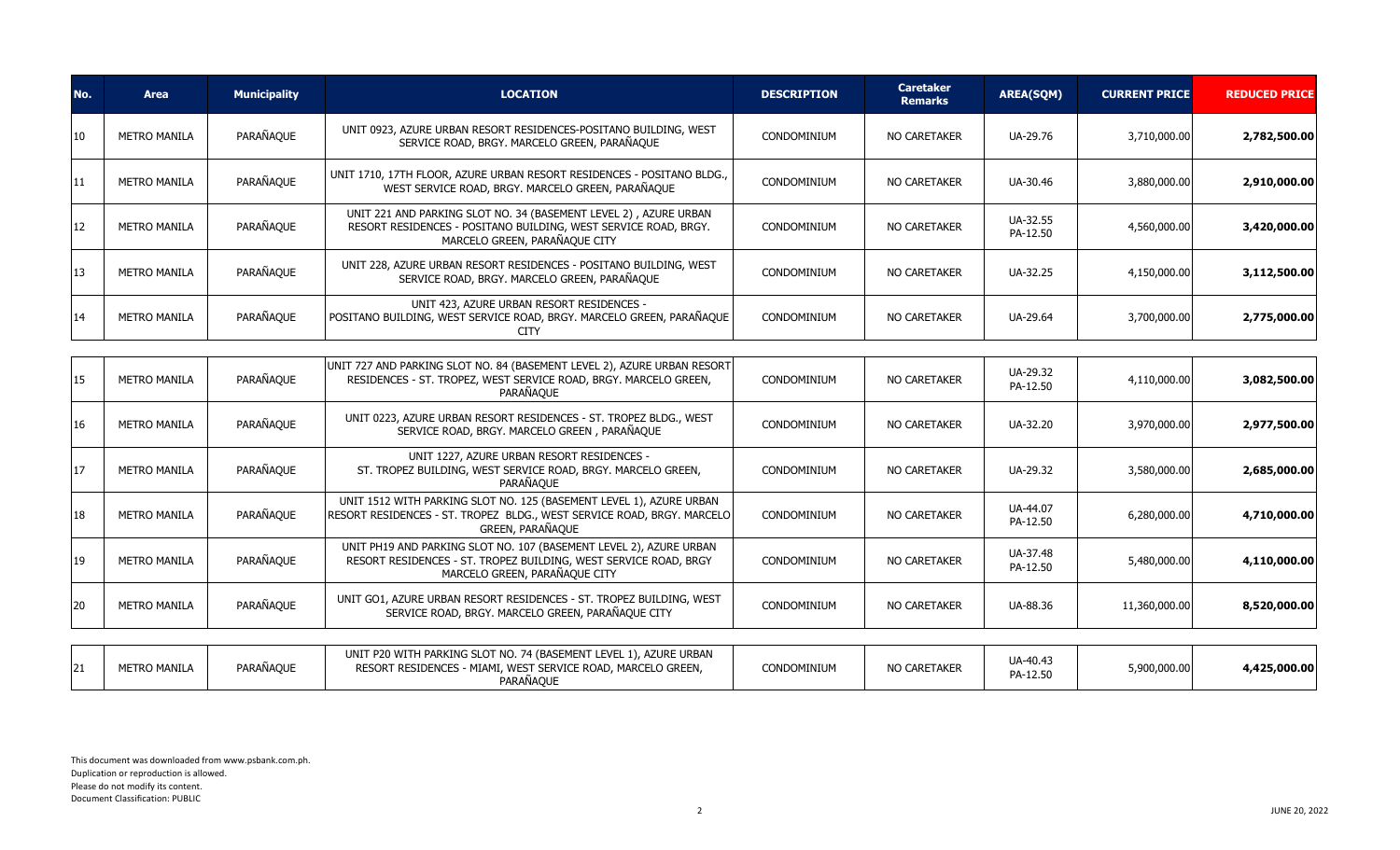| No. | <b>Area</b>         | <b>Municipality</b> | <b>LOCATION</b>                                                                                                                                             | <b>DESCRIPTION</b> | <b>Caretaker</b><br><b>Remarks</b> | <b>AREA(SQM)</b>     | <b>CURRENT PRICE</b> | <b>REDUCED PRICE</b> |
|-----|---------------------|---------------------|-------------------------------------------------------------------------------------------------------------------------------------------------------------|--------------------|------------------------------------|----------------------|----------------------|----------------------|
| 22  | <b>METRO MANILA</b> | PARAÑAQUE           | UNIT 501, AZURE URBAN RESORT RESIDENCES - MIAMI BLDG, WEST SERVICE<br>ROAD, BRGY. MARCELO GREEN, PARAÑAQUE                                                  | CONDOMINIUM        | <b>NO CARETAKER</b>                | UA-49.09             | 6,330,000.00         | 4,747,500.00         |
| 23  | <b>METRO MANILA</b> | PARAÑAQUE           | UNIT 622 WITH PARKING SLOT NO. 150 (BASEMENT LEVEL 2), AZURE URBAN<br>RESORT RESIDENCES - MIAMI BLDG., WEST SERVICE ROAD, BRGY. MARCELO<br>GREEN, PARAÑAQUE | CONDOMINIUM        | <b>NO CARETAKER</b>                | UA-29.76<br>PA-12.50 | 4,310,000.00         | 3,232,500.00         |
| 24  | <b>METRO MANILA</b> | PARAÑAQUE           | UNIT G24 (WITH CARPORT/BALCONY AREA), AZURE URBAN RESORT RESIDENCES<br>MIAMI BLDG., KM 16 WEST SERVICE RD., MARCELO GREEN, PARAÑAQUE                        | CONDOMINIUM        | NO CARETAKER                       | UA-49.33             | 6,340,000.00         | 4,755,000.00         |
| 25  | <b>METRO MANILA</b> | PARAÑAQUE           | UNIT 1603 WITH PARKING SLOT NO. 90 (BASEMENT LEVEL 2), AZURE URBAN<br>RESORT RESIDENCES - MIAMI TOWER, WEST SERVICE ROAD, BRGY. MARCELO,<br>PARAÑAQUE       | CONDOMINIUM        | <b>NO CARETAKER</b>                | UA-29.34<br>PA-12.50 | 4,210,000.00         | 3,157,500.00         |
| 26  | <b>METRO MANILA</b> | PARAÑAQUE           | UNIT 1912, AZURE URBAN RESORT RESIDENCES - MIAMI BLDG, WEST SERVICE<br>ROAD, BRGY. MARCELO GREEN, PARAÑAQUE CITY                                            | CONDOMINIUM        | NO CARETAKER                       | UA-30.06             | 3,650,000.00         | 2,737,500.00         |
| 27  | <b>METRO MANILA</b> | PARAÑAQUE           | UNIT 1809, AZURE URBAN RESORT RESIDENCES - MIAMI BLDG, WEST SERVICE<br>ROAD, BRGY, MARCELO GREEN, PARAÑAOUE CITY                                            | CONDOMINIUM        | NO CARETAKER                       | UA-26.18             | 3,180,000.00         | 2,347,500.00         |
|     |                     |                     |                                                                                                                                                             |                    |                                    |                      |                      |                      |
| 28  | <b>METRO MANILA</b> | PARAÑAQUE           | UNIT 0924, AZURE URBAN RESORT RESIDENCES - SANTORINI BUILDING, WEST<br>SERVICE ROAD, BRGY. MARCELO GREEN, PARAÑAQUE CITY                                    | CONDOMINIUM        | NO CARETAKER                       | UA-29.92             | 3,660,000.00         | 2,745,000.00         |
| 29  | <b>METRO MANILA</b> | PARAÑAOUE           | UNIT 1012 WITH PARKING SLOT NO. 11 (BASEMENT LEVEL 4), AZURE URBAN<br>RESORT RESIDENCES - SANTORINI BLDG., WEST SERVICE ROAD, BRGY, MARCELO                 | CONDOMINIUM        | NO CARETAKER                       | UA-43.90             | 6.370.000.00         | 4.702.500.00         |

| For inquiries, please contact Asset Sales Department.                                                                                                                         |              |           |                                                                                                                                                                         |             |              |                      |              |              |  |
|-------------------------------------------------------------------------------------------------------------------------------------------------------------------------------|--------------|-----------|-------------------------------------------------------------------------------------------------------------------------------------------------------------------------|-------------|--------------|----------------------|--------------|--------------|--|
| Errors are unintended and do not constitute acts of misrepresentation or withholding of accurate property details and amount; and are subject to change without prior notice. |              |           |                                                                                                                                                                         |             |              |                      |              |              |  |
|                                                                                                                                                                               | METRO MANILA | PARAÑAQUE | UNIT G12 WITH PARKING SLOT NO. 53 (BASEMENT LEVEL 3), AZURE URBAN<br>  RESORT RESIDENCES - SANTORINI BLDG., WEST SERVICE ROAD, BRGY. MARCELO  <br>GREEN, PARAÑAOUE CITY | CONDOMINIUM | NO CARETAKER | UA-57.06<br>PA-12.50 | 8,420,000.00 | 6,315,000.00 |  |
|                                                                                                                                                                               | METRO MANILA | PARAÑAQUE | RESORT RESIDENCES - SANTORINI BLDG., WEST SERVICE ROAD, BRGY. MARCELO  <br>GREEN, PARAÑAOUE CITY                                                                        | CONDOMINIUM | NO CARETAKER | UA-43.90<br>PA-12.50 | 6,370,000,00 | 4,702,500.00 |  |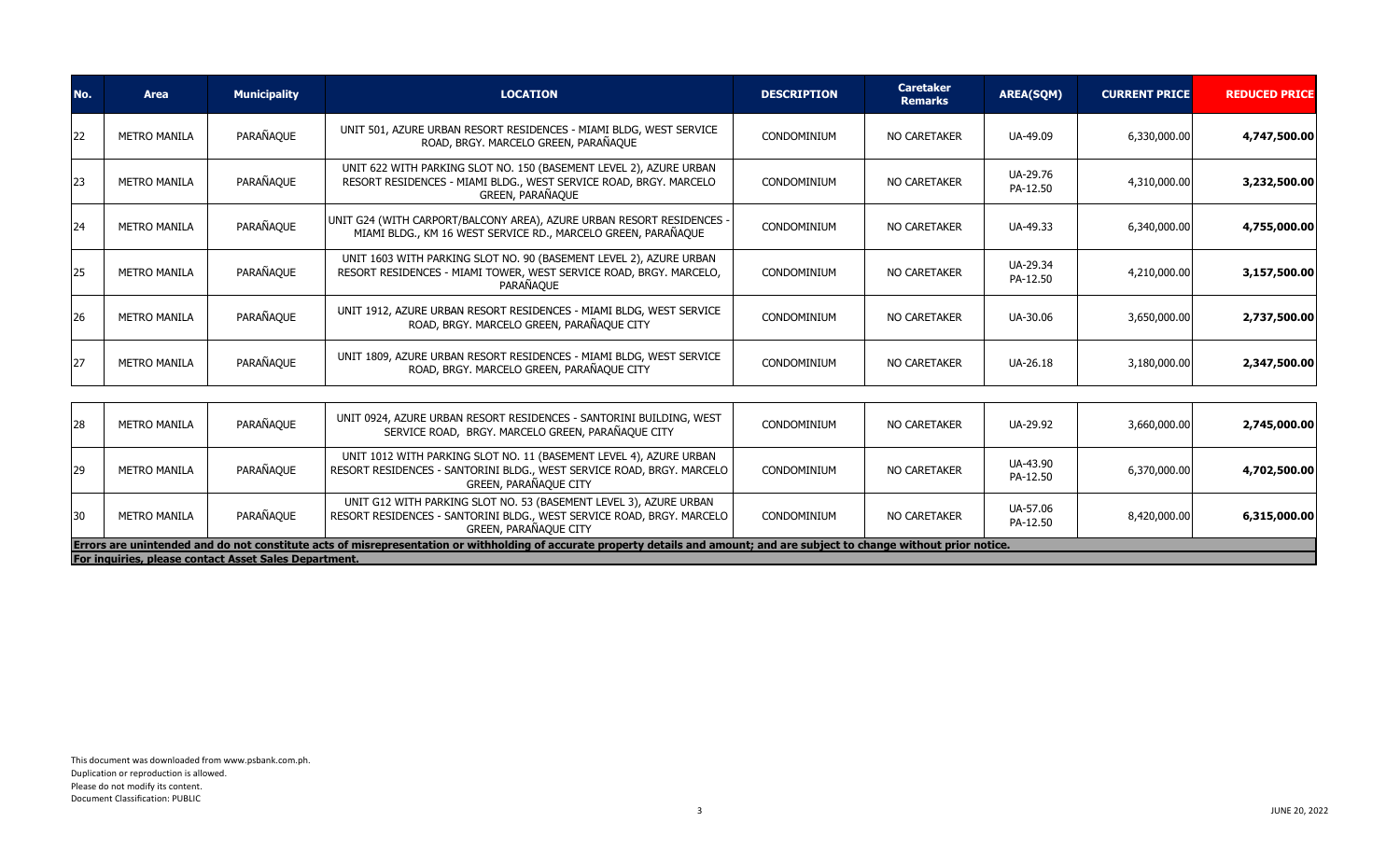## **Reduced Prices on Select Pre-Owned Properties Get up to 35% Discount!**

 **Promo Period: April 5, 2022 – July 4, 2022**

 **Per DTI FAIR TRADE PERMIT NO. FTEB-140381 SERIES OF 2022**

### **As of June 20, 2022**

| No. | <b>Area</b>        | <b>Municipality</b> | <b>LOCATION</b>                                                                                                          | <b>DESCRIPTION</b>   | <b>Caretaker</b><br><b>Remarks</b>         | <b>AREA(SQM)</b>            | <b>CURRENT PRICE</b> | <b>REDUCED PRICE</b> |
|-----|--------------------|---------------------|--------------------------------------------------------------------------------------------------------------------------|----------------------|--------------------------------------------|-----------------------------|----------------------|----------------------|
|     | <b>LUZON NORTH</b> | <b>BATAAN</b>       | LOT 10, BLOCK 1, ROAD LOT 2, JOYOUS VILLAGE, BRGY. SIBACAN, BALANGA CITY,<br><b>BATAAN</b>                               | <b>HOUSE AND LOT</b> | <b>NO CARETAKER</b>                        | LA-326<br>FA-169.29         | 4,020,000.00         | 3,015,000.00         |
|     | <b>LUZON NORTH</b> | <b>BULACAN</b>      | LOT 26 AND LOT 27, BLOCK 69, TOWN AND COUNTRY NORTH EXECUTIVE VILLAGE,<br>DAO ST., BRGY. ABANGAN NORTE, MARILAO, BULACAN | <b>HOUSE AND LOT</b> | <b>WITH CARETAKER</b>                      | TLA-1,008<br>FA-373.16      | 7,250,000.00         | 4,680,000.00         |
|     | <b>LUZON NORTH</b> | <b>BULACAN</b>      | LOT 12 AND LOT 13, BLOCK 7, KEVIN ALLEY STREET, A.C. LOPEZVILLE<br>SUBDIVISION, BRGY. PANGINAY, BALAGTAS, BULACAN        | <b>HOUSE AND LOT</b> | <b>WITH CARETAKER</b>                      | <b>TLA-280</b><br>FA-158.58 | 2,240,000.00         | 1,701,000.00         |
|     | <b>LUZON NORTH</b> | <b>BULACAN</b>      | LOT 1, BLOCK 5, GENESIS ST., KABUKIRAN HOMES, BRGY. TIAONG, GUIGUINTO,<br><b>BULACAN</b>                                 | <b>HOUSE AND LOT</b> | <b>WITH CARETAKER</b>                      | LA-136<br>FA-189.43         | 3,230,000.00         | 2,422,500.00         |
| 5   | <b>LUZON NORTH</b> | <b>BULACAN</b>      | LOT 17 AND LOT 18, BLOCK 7, MAIKY ST., A.C. LOPEZVILLE, BRGY. PANGINAY,<br><b>BALAGTAS, BULACAN</b>                      | <b>HOUSE AND LOT</b> | <b>WITH CARETAKER</b>                      | <b>TLA-260</b><br>FA-212.47 | 3,490,000.00         | 2,617,500.00         |
| 6   | <b>LUZON NORTH</b> | <b>BULACAN</b>      | LOT 5, BLOCK 7, MASAGANA HOMES PHASE 3 SUBDIVION, MAALAHANIN STREET<br>(4TH STREET), BRGY, TABANG, GUIGUINTO, BULACAN    | <b>HOUSE AND LOT</b> | <b>WITH CARETAKER</b>                      | LA-240<br>FA-102.62         | 2,820,000.00         | 1,974,000.00         |
|     | <b>LUZON NORTH</b> | <b>BULACAN</b>      | LOT 43, BLOCK 12, ROAD LOT 16, PRIMEVILLE RESIDENCES, BRGY. CAYPOMBO,<br>STA. MARIA, BULACAN                             | <b>HOUSE AND LOT</b> | <b>WITH CARETAKER</b>                      | $LA-81$<br>FA-90.80         | 1,670,000.00         | 1,252,500.00         |
| 8   | <b>LUZON NORTH</b> | <b>BULACAN</b>      | LOT 10722, CALUMPANG ROAD, BRGY. CALUMPANG, CALUMPIT, BULACAN                                                            | <b>HOUSE AND LOT</b> | <b>WITH CARETAKER</b>                      | LA-407<br>FA-358.02         | 6,970,000.00         | 5,647,500.00         |
| q   | <b>LUZON NORTH</b> | <b>BULACAN</b>      | LOT 36-B-2-B-4-A, PROVINCIAL ROAD, BRGY. PULONG YANTOK, ANGAT, BULACAN                                                   | <b>HOUSE AND LOT</b> | <b>LOOKOUT CARETAKER</b><br>(FOR SCHEDULE) | LA-500<br><b>FA-505</b>     | 6,020,000.00         | 4,515,000.00         |
| 10  | <b>LUZON NORTH</b> | <b>BULACAN</b>      | LOT 7, BLOCK 8, BANABA ST., TRIPLE JUNCTION SUBDIVISION, BRGY. MATUNGAO,<br><b>BULACAN, BULACAN</b>                      | <b>HOUSE AND LOT</b> | <b>WITH CARETAKER</b>                      | LA-240.00<br>FA-115.12      | 2,510,000.00         | 1,882,500.00         |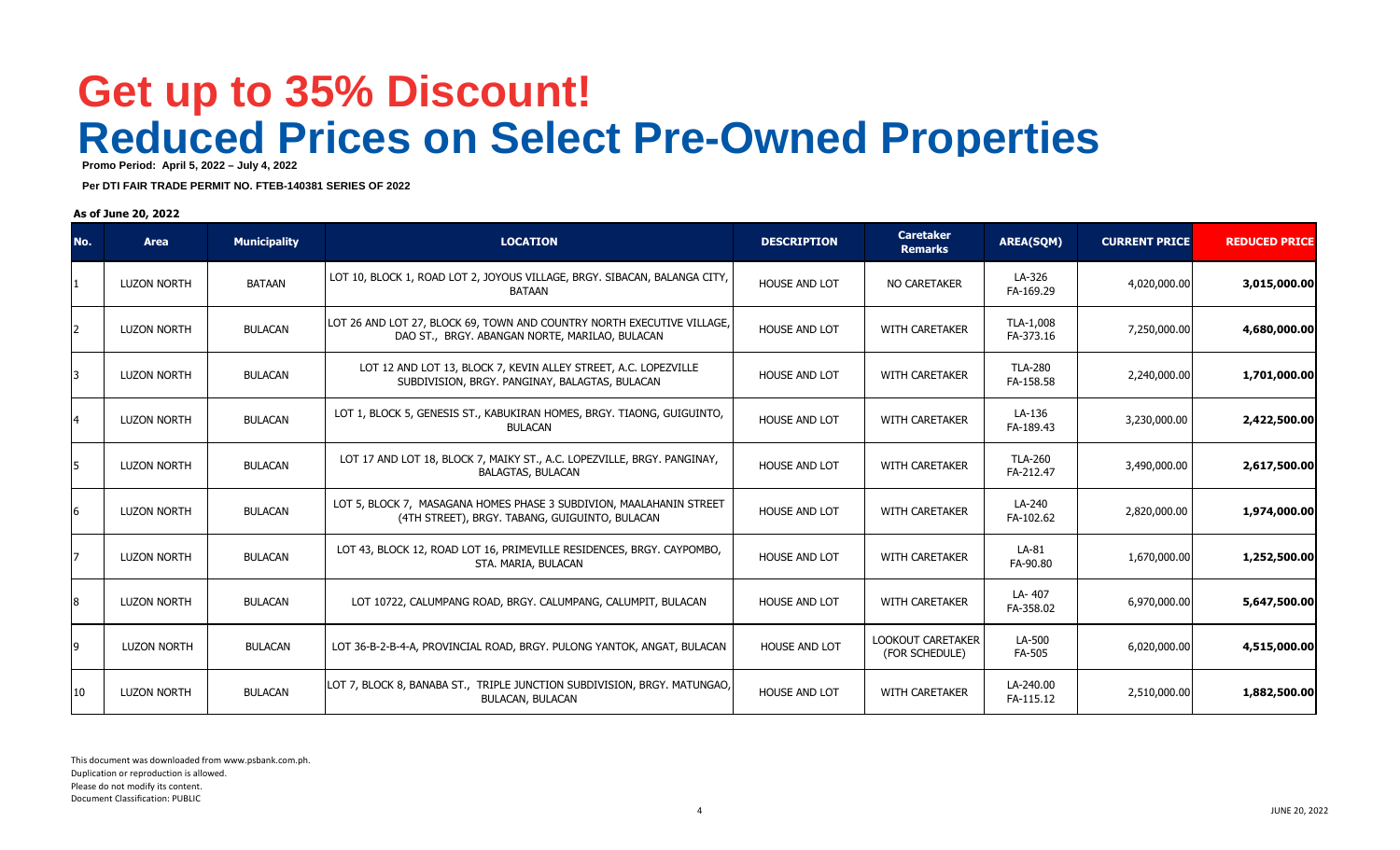| No. | <b>Area</b>        | <b>Municipality</b> | <b>LOCATION</b>                                                                                                    | <b>DESCRIPTION</b>   | <b>Caretaker</b><br><b>Remarks</b>         | <b>AREA(SQM)</b>             | <b>CURRENT PRICE</b> | <b>REDUCED PRICE</b> |
|-----|--------------------|---------------------|--------------------------------------------------------------------------------------------------------------------|----------------------|--------------------------------------------|------------------------------|----------------------|----------------------|
| 11  | <b>LUZON NORTH</b> | <b>BULACAN</b>      | LOT 16-B, A. ARCEGA ST., BRGY. PANDAYAN, MEYCAUAYAN, BULACAN                                                       | <b>HOUSE AND LOT</b> | <b>WITH CARETAKER</b>                      | LA-170<br>TFA-220.47         | 3,330,000.00         | 2,497,500.00         |
| 12  | <b>LUZON NORTH</b> | <b>BULACAN</b>      | LOT 249, BLOCK 35, ALLEY, EL PUEBLO DEL RIO SUBD., BRGY. MAG-ASAWANG,<br>SAPA, STA. MARIA, BULACAN                 | HOUSE AND LOT        | <b>WITH CARETAKER</b>                      | $LA-44$<br>FA-46.02          | 1,060,000.00         | 795,000.00           |
| 13  | <b>LUZON NORTH</b> | <b>BULACAN</b>      | LOT 2418-D-6-A-2-B-1 AND LOT 2418-D-6-A-2-B-2, LOT 2418-D-6-L (ALLEY), BRGY.<br>BUNSARAN 1ST, PANDI, BULACAN       | <b>HOUSE AND LOT</b> | <b>WITH CARETAKER</b>                      | <b>TLA-503</b><br>TFA-263.90 | 3,950,000.00         | 3,007,500.00         |
| 14  | <b>LUZON NORTH</b> | <b>NUEVA ECIJA</b>  | LOT 469-A-6-A, LOT 469 A-6-B (RIGHT OF WAY), BRGY. HOMESTEAD II, TALAVERA,<br><b>NUEVA ECIJA</b>                   | <b>HOUSE AND LOT</b> | <b>WITH CARETAKER</b>                      | LA-648<br>FA-321.70          | 3,940,000.00         | 3,007,500.00         |
| 15  | <b>LUZON NORTH</b> | <b>NUEVA ECIJA</b>  | LOT 6, BLOCK 3, ALLEY 1, TIERRACON HOMES 1, BRGY. BANGAD, CABANATUAN<br>CITY, NUEVA ECIJA                          | <b>HOUSE AND LOT</b> | <b>WITH CARETAKER</b>                      | LA-100<br>FA-154.38          | 2,490,000.00         | 1,927,500.00         |
| 16  | <b>LUZON NORTH</b> | PAMPANGA            | LOT 11, BLK. 6, RUBY ST., FORTUNE VILLE PHASE 1, BRGY. PANIPUAN, SAN<br>FERNANDO, PAMPANGA                         | <b>HOUSE AND LOT</b> | <b>WITH CARETAKER</b>                      | LA-106<br>FA-184.66          | 2,910,000.00         | 2,182,500.00         |
| 17  | <b>LUZON NORTH</b> | PAMPANGA            | LOT 15, BLOCK 25, FATIMA VILLAGE, HENSON AVENUE CORNER ALLEY 1, BRGY.<br>STA. CRUZ, PORAC, PAMPANGA                | HOUSE AND LOT        | <b>WITH CARETAKER</b>                      | LA-180<br>TFA-166.04         | 2,810,000.00         | 2,085,000.00         |
| 18  | LUZON NORTH        | PAMPANGA            | LOT 2, BLOCK 12, ROAD LOT 14, VIEWMONT HOMES, BRGY. SAN JOSE,<br>FLORIDABLANCA, PAMPANGA                           | <b>HOUSE AND LOT</b> | <b>WITH CARETAKER</b>                      | LA-60<br>FA-89.11            | 860,000.00           | 645,000.00           |
| 19  | LUZON NORTH        | PAMPANGA            | LOT 3, BLOCK 12, ROAD LOT 14, VIEWMONT HOMES, BRGY. SAN JOSE,<br>FLORIDABLANCA, PAMPANGA                           | HOUSE AND LOT        | WITH CARETAKER                             | LA-60<br>FA-89.11            | 860,000.00           | 645,000.00           |
| 20  | LUZON NORTH        | PAMPANGA            | LOT 4, BLOCK 12, ROAD LOT 14, VIEWMONT HOMES, BRGY. SAN JOSE,<br>FLORIDABLANCA, PAMPANGA                           | <b>HOUSE AND LOT</b> | <b>WITH CARETAKER</b>                      | LA-60<br>FA-89.11            | 860,000.00           | 645,000.00           |
| 21  | <b>LUZON NORTH</b> | <b>TARLAC</b>       | LOT 6 AND 7, BLK. 8, ROAD LOT 7, ROBERTSVILLE CITY, BRGY. MATATALAIB,<br><b>TARLAC CITY</b>                        | <b>HOUSE AND LOT</b> | <b>WITH CARETAKER</b>                      | <b>TLA-105</b><br>FA-105     | 1,510,000.00         | 1,132,500.00         |
| 22  | LUZON NORTH        | <b>TARLAC</b>       | LOT 2 AND LOT 3 BLOCK 8, ROAD LOT 7 COR. ALLEY 12, ROBERTSVILLE CITY,<br>BRGY. MATATALAIB, TARLAC CITY, TARLAC     | HOUSE AND LOT        | WITH CARETAKER                             | <b>TLA-105</b><br>FA-105     | 1,720,000.00         | 1,290,000.00         |
| 23  | LUZON SOUTH        | <b>BATANGAS</b>     | LOT 50, BLOCK 23, CANYON WOODS RESIDENTIAL RESORT PHASE 2, TEHOMA<br>STREET, BRGY. SAN GREGORIO, TALISAY, BATANGAS | <b>TOWNHOUSE</b>     | <b>LOOKOUT CARETAKER</b><br>(FOR SCHEDULE) | LA-161<br>FA-133.53          | 6,820,000.00         | 5,115,000.00         |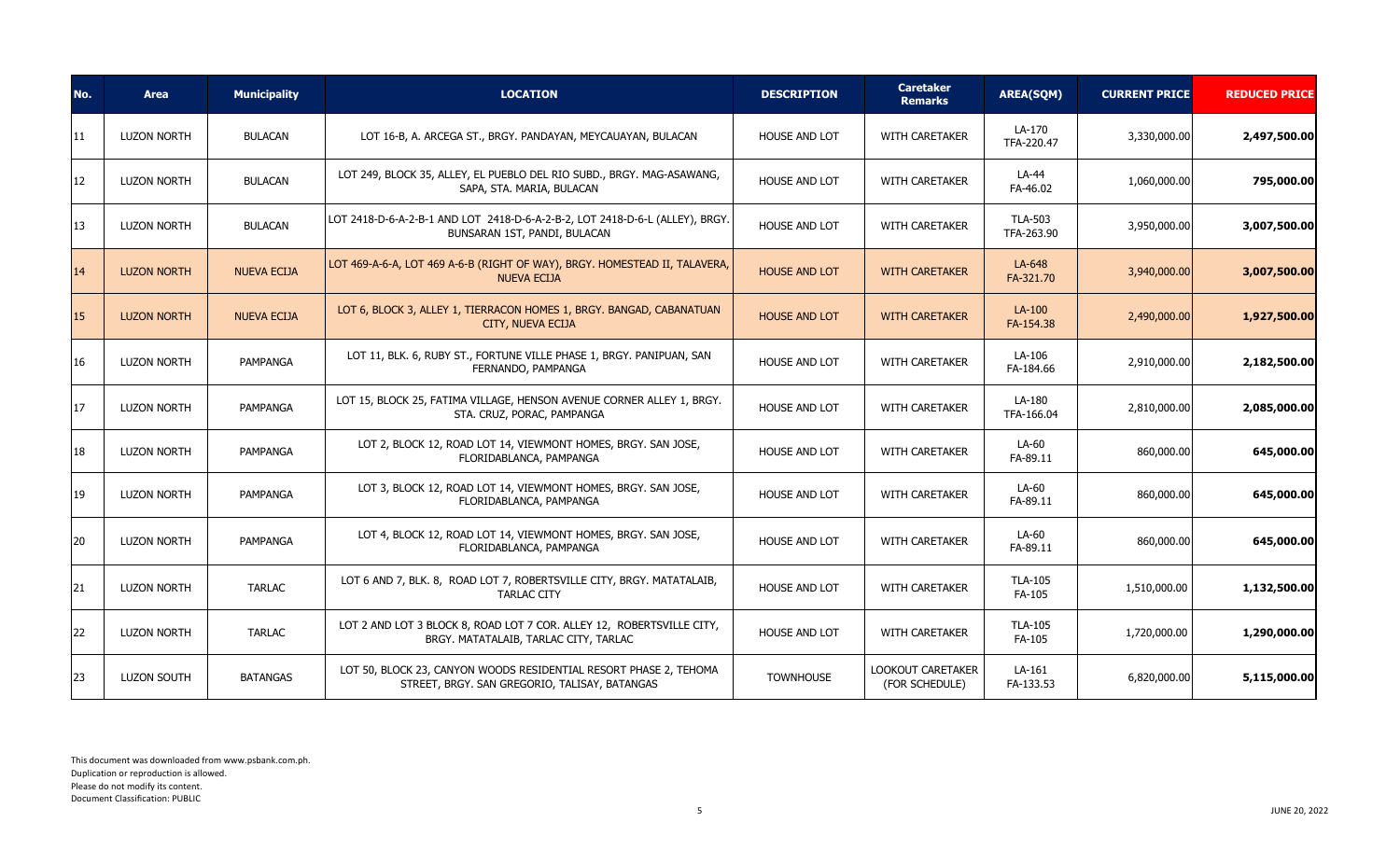| 24<br><b>LUZON SOUTH</b><br>25<br><b>LUZON SOUTH</b><br>26<br><b>LUZON SOUTH</b><br>27<br><b>LUZON SOUTH</b><br>28<br><b>METRO MANILA</b><br>29<br><b>METRO MANILA</b><br>30<br><b>METRO MANILA</b><br>31<br><b>METRO MANILA</b><br>32<br><b>RIZAL</b> | <b>CAVITE</b><br><b>CAVITE</b><br>LAGUNA<br>LAGUNA<br><b>MUNTINLUPA</b><br><b>OUEZON CITY</b> | LOT 28 AND LOT 30, BLOCK 21, GOLDEN CITY DASMARINAS 4 PHASE 9, ALLEY 18,<br>BRGY. SALAWAG, DASMARINAS CITY, CAVITE<br>LOT 31, 33, 34, 36 AND 38, BLOCK 17, TOWN AND COUNTRY DASMARINAS PHASE<br>2, ROAD LOT 13 AND ROAD LOT 14, BRGY. SALITRAN, DASMARINAS CITY, CAVITE<br>LOT 2767-D-3, LOT 2767-E (EXISTING ROAD), GUICO COMPOUND, BRGY. SAN<br>JOSE, BINAN, LAGUNA<br>LOT 1, LOT 2 AND LOT 3, BLOCK 11, ROAD LOT 5 CORNER ROAD LOT 9, BRGY. SAN<br>JOSE, STA CRUZ, LAGUNA<br>LOT 2, HOUSE NO. 438, MANGGA ST., LAKEVIEW HOMES 1, BRGY. PUTATAN,<br>MUNTINLUPA CITY<br>UNIT PC25, VICTORIA TOWERS - TOWER C, TIMOG COR. PANAY AVENUE, BRGY.<br>PALIGSAHAN, QUEZON CITY | <b>HOUSE AND LOT</b><br><b>HOUSE AND LOT</b><br>HOUSE AND LOT<br><b>HOUSE AND LOT</b><br><b>HOUSE AND LOT</b><br>CONDOMINIUM | <b>WITH CARETAKER</b><br><b>WITH CARETAKER</b><br>WITH CARETAKER<br><b>WITH CARETAKER</b><br><b>WITH CARETAKER</b><br><b>NO CARETAKER</b> | TLA-71.26<br>FA-270<br><b>TLA-589</b><br>FA-597.60<br>LA-758<br>FA-281.16<br><b>TLA-437</b><br><b>TFA-245</b><br>LA-200<br>FA-360.33<br>UA-57.74 | 3,010,000.00<br>17,210,000.00<br>5,380,000.00<br>3,570,000.00<br>7,600,000.00<br>5,960,000.00 | 2,257,500.00<br>12,907,500.00<br>3,770,000.00<br>2,499,000.00<br>5,320,000.00 |
|--------------------------------------------------------------------------------------------------------------------------------------------------------------------------------------------------------------------------------------------------------|-----------------------------------------------------------------------------------------------|--------------------------------------------------------------------------------------------------------------------------------------------------------------------------------------------------------------------------------------------------------------------------------------------------------------------------------------------------------------------------------------------------------------------------------------------------------------------------------------------------------------------------------------------------------------------------------------------------------------------------------------------------------------------------|------------------------------------------------------------------------------------------------------------------------------|-------------------------------------------------------------------------------------------------------------------------------------------|--------------------------------------------------------------------------------------------------------------------------------------------------|-----------------------------------------------------------------------------------------------|-------------------------------------------------------------------------------|
|                                                                                                                                                                                                                                                        |                                                                                               |                                                                                                                                                                                                                                                                                                                                                                                                                                                                                                                                                                                                                                                                          |                                                                                                                              |                                                                                                                                           |                                                                                                                                                  |                                                                                               |                                                                               |
|                                                                                                                                                                                                                                                        |                                                                                               |                                                                                                                                                                                                                                                                                                                                                                                                                                                                                                                                                                                                                                                                          |                                                                                                                              |                                                                                                                                           |                                                                                                                                                  |                                                                                               |                                                                               |
|                                                                                                                                                                                                                                                        |                                                                                               |                                                                                                                                                                                                                                                                                                                                                                                                                                                                                                                                                                                                                                                                          |                                                                                                                              |                                                                                                                                           |                                                                                                                                                  |                                                                                               |                                                                               |
|                                                                                                                                                                                                                                                        |                                                                                               |                                                                                                                                                                                                                                                                                                                                                                                                                                                                                                                                                                                                                                                                          |                                                                                                                              |                                                                                                                                           |                                                                                                                                                  |                                                                                               |                                                                               |
|                                                                                                                                                                                                                                                        |                                                                                               |                                                                                                                                                                                                                                                                                                                                                                                                                                                                                                                                                                                                                                                                          |                                                                                                                              |                                                                                                                                           |                                                                                                                                                  |                                                                                               |                                                                               |
|                                                                                                                                                                                                                                                        |                                                                                               |                                                                                                                                                                                                                                                                                                                                                                                                                                                                                                                                                                                                                                                                          |                                                                                                                              |                                                                                                                                           |                                                                                                                                                  |                                                                                               | 4,012,500.00                                                                  |
|                                                                                                                                                                                                                                                        | <b>QUEZON CITY</b>                                                                            | UNIT 23N AND PARKING SLOT NO. 23 (PODIUM 2), EASTWOOD LE GRAND TOWER<br>1, UNION ROAD, BRGY. BAGUMBAYAN, QUEZON CITY                                                                                                                                                                                                                                                                                                                                                                                                                                                                                                                                                     | CONDOMINIUM                                                                                                                  | NO CARETAKER                                                                                                                              | UA-41<br>PA-12.5                                                                                                                                 | 6,020,000.00                                                                                  | 4,515,000.00                                                                  |
|                                                                                                                                                                                                                                                        | <b>QUEZON CITY</b>                                                                            | UNIT 14-C, EASTWOOD LE GRAND TOWER 1, FULLERTON ROAD, BRGY.<br>BAGUMBAYAN, QUEZON CITY                                                                                                                                                                                                                                                                                                                                                                                                                                                                                                                                                                                   | CONDOMINIUM                                                                                                                  | NO CARETAKER                                                                                                                              | UA-36.50                                                                                                                                         | 4,900,000.00                                                                                  | 3,412,500.00                                                                  |
|                                                                                                                                                                                                                                                        | <b>ANTIPOLO</b>                                                                               | LOT 6, BLOCK 5, NO. 5, CARLOS STREET, VISTA VERDE EXECUTIVE VILLAGE<br>(PHASE 3), BRGY. MUNTING DILAO, ANTIPOLO CITY, RIZAL                                                                                                                                                                                                                                                                                                                                                                                                                                                                                                                                              | <b>HOUSE AND LOT</b>                                                                                                         | WITH CARETAKER                                                                                                                            | LA-244<br>FA-411.86                                                                                                                              | 9,770,000.00                                                                                  | 7,770,000.00                                                                  |
| 33<br><b>RIZAL</b>                                                                                                                                                                                                                                     | <b>BINANGONAN</b>                                                                             | LOT 10, BLOCK 4, ST. MICHAEL HOMES PHASE 3, 2ND ST., BRGY. PANTOK,<br>BINANGONAN, RIZAL                                                                                                                                                                                                                                                                                                                                                                                                                                                                                                                                                                                  | <b>HOUSE AND LOT</b>                                                                                                         | <b>WITH CARETAKER</b>                                                                                                                     | LA-88<br>FA-211.15                                                                                                                               | 3,240,000.00                                                                                  | 2,430,000.00                                                                  |
| 34<br><b>RIZAL</b>                                                                                                                                                                                                                                     | <b>CAINTA</b>                                                                                 | LOT 25, BLOCK 2, VISTA VERDE EXEC. VILLAGE, THEBES ST., BRGY. SAN ISIDRO,<br>CAINTA, RIZAL                                                                                                                                                                                                                                                                                                                                                                                                                                                                                                                                                                               | <b>HOUSE AND LOT</b>                                                                                                         | <b>WITH CARETAKER</b>                                                                                                                     | LA-289<br>FA-599.53                                                                                                                              | 10,430,000.00                                                                                 | 7,867,500.00                                                                  |
| 35<br><b>VISMIN</b>                                                                                                                                                                                                                                    | <b>CEBU</b>                                                                                   | UNIT 1C & PS202 THE PERSIMMON WEST TOWER, M.J. CUENCO AVE. AND H.<br>JOAQUINO ST., BRGY. MABOLO, CEBU CITY, CEBU                                                                                                                                                                                                                                                                                                                                                                                                                                                                                                                                                         | CONDOMINIUM                                                                                                                  | NO CARETAKER                                                                                                                              | UA-48.83<br>PA-12.50                                                                                                                             | 4,530,000.00                                                                                  | 3,397,500.00                                                                  |
| 36<br><b>VISMIN</b>                                                                                                                                                                                                                                    | <b>NEGROS OCCIDENTAL</b>                                                                      | LOT 2, BLOCK 10, CARIDAD STREET CORNER ROAD LOT 8, CANE TOWN<br>SUBDIVISION PHASE 2, BRGY. 19-A, VICTORIAS, NEGROS OCCIDENTAL                                                                                                                                                                                                                                                                                                                                                                                                                                                                                                                                            | <b>HOUSE AND LOT</b>                                                                                                         | <b>WITH CARETAKER</b>                                                                                                                     | LA-382<br>FA-171.55                                                                                                                              | 2,170,000.00                                                                                  | 1,627,500.00                                                                  |
| For inquiries, please contact Asset Sales Department.                                                                                                                                                                                                  |                                                                                               | Errors are unintended and do not constitute acts of misrepresentation or withholding of accurate property details and amount; and are subject to change without prior notice.                                                                                                                                                                                                                                                                                                                                                                                                                                                                                            |                                                                                                                              |                                                                                                                                           |                                                                                                                                                  |                                                                                               |                                                                               |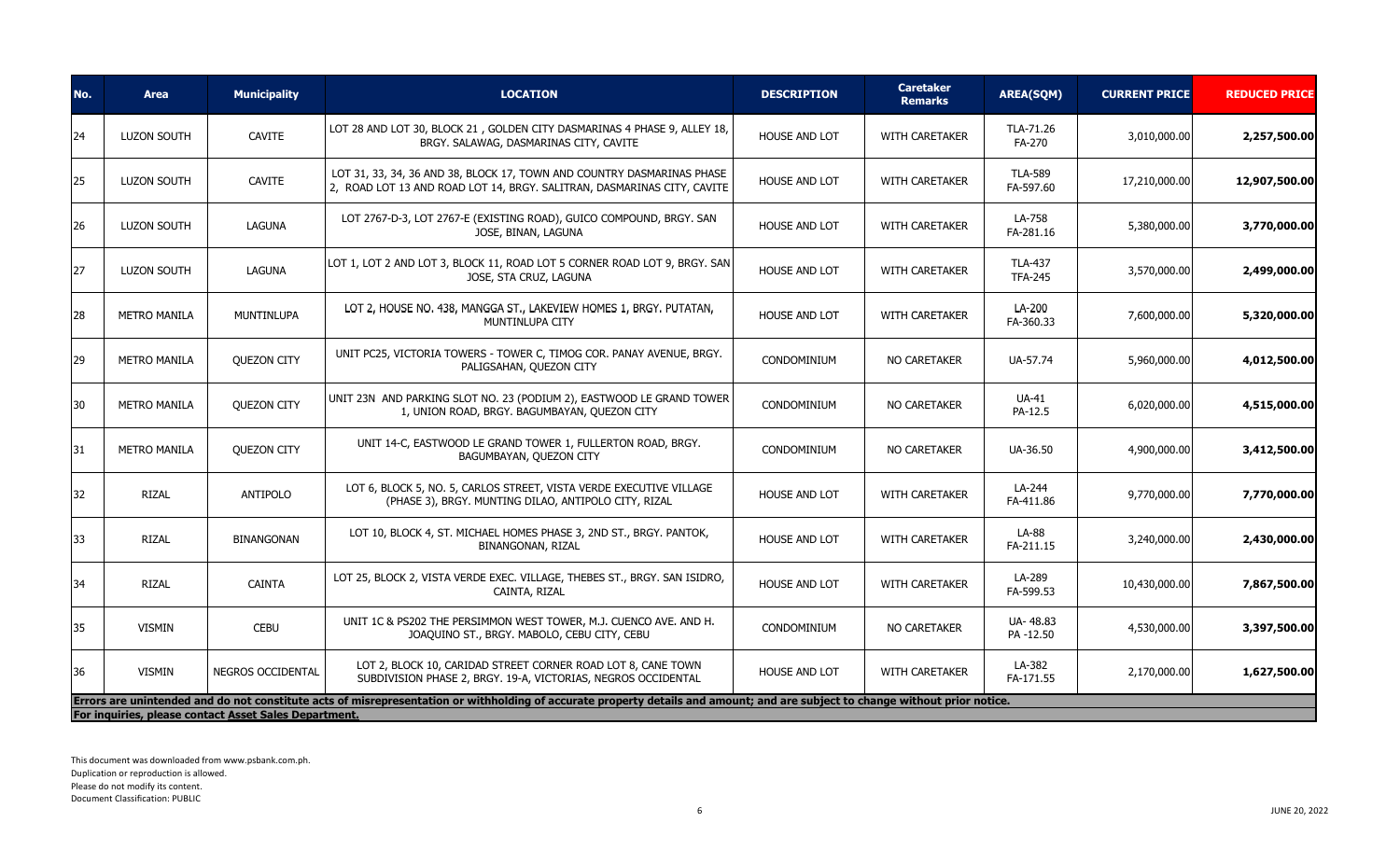# **Newly Added Properties for Sale**



#### **FOR THE MONTH OF JUNE**

| l No. | Area                                                                                                                                                                          | <b>Municipality</b> | <b>LOCATION</b>                                                                                                                                            | <b>DESCRIPTION</b>   | <b>Caretaker</b><br>Remarks | <b>AREA(SQM)</b>      | <b>PRICE</b> |  |  |  |
|-------|-------------------------------------------------------------------------------------------------------------------------------------------------------------------------------|---------------------|------------------------------------------------------------------------------------------------------------------------------------------------------------|----------------------|-----------------------------|-----------------------|--------------|--|--|--|
|       | LUZON SOUTH                                                                                                                                                                   | <b>CAVITE</b>       | LOT 4, BLOCK 9, FATIMA HEIGHTS PHASE 1, ALLEY 5, BRGY. SAMPALOC 3,<br>DASMARIÑAS, CAVITE                                                                   | <b>HOUSE AND LOT</b> | <b>WITH CARETAKER</b>       | LA-80<br><b>FA-80</b> | 1,360,000.00 |  |  |  |
|       | <b>METRO MANILA</b>                                                                                                                                                           | MAKATI              | UNIT 3115, JAZZ RESIDENCES - TOWER C, JUPITER ST. COR NICANOR GARCIA ST.,<br>BEL-AIR, MAKATI                                                               | CONDOMINIUM          | NO CARETAKER                | UA-27.37              | 4,540,000.00 |  |  |  |
|       | <b>METRO MANILA</b>                                                                                                                                                           | <b>MANDALUYONG</b>  | UNIT 31 I, TWIN OAKS PLACE -WEST TOWER, SHAW BOULEVARD, BRGY. HIGHWAY<br>HILLS, GREENFILED DISTRICT, MANDALUYONG CITY                                      | <b>CONDOMINIUM</b>   | NO CARETAKER                | UA-47.32              | 7,370,000.00 |  |  |  |
|       | <b>METRO MANILA</b>                                                                                                                                                           | PARAÑAQUE           | UNIT P19, AZURE URBAN RESORT RESIDENCES - POSITANO BUILDING, WEST<br>SERVICE ROAD, BRGY. MARCELO GREEN, PARAÑAQUE                                          | <b>CONDOMINIUM</b>   | NO CARETAKER                | UA-38.70              | 5,260,000.00 |  |  |  |
| 15    | <b>METRO MANILA</b>                                                                                                                                                           | PARAÑAQUE           | UNIT G02 WITH PS NO. 111 (BASEMENT 1), AZURE URBAN RESORT RESIDENCES -<br>ST. TROPEZ BUILDING, KM. 16 WEST SERVICE ROAD, BRGY. MARCELO GREEN,<br>PARAÑAOUE | <b>CONDOMINIUM</b>   | <b>NO CARETAKER</b>         | UA-58.35<br>FA-12.50  | 8,560,000.00 |  |  |  |
|       | Errors are unintended and do not constitute acts of misrepresentation or withholding of accurate property details and amount; and are subject to change without prior notice. |                     |                                                                                                                                                            |                      |                             |                       |              |  |  |  |
|       | For inquiries, please contact Asset Sales Departmet.                                                                                                                          |                     |                                                                                                                                                            |                      |                             |                       |              |  |  |  |

7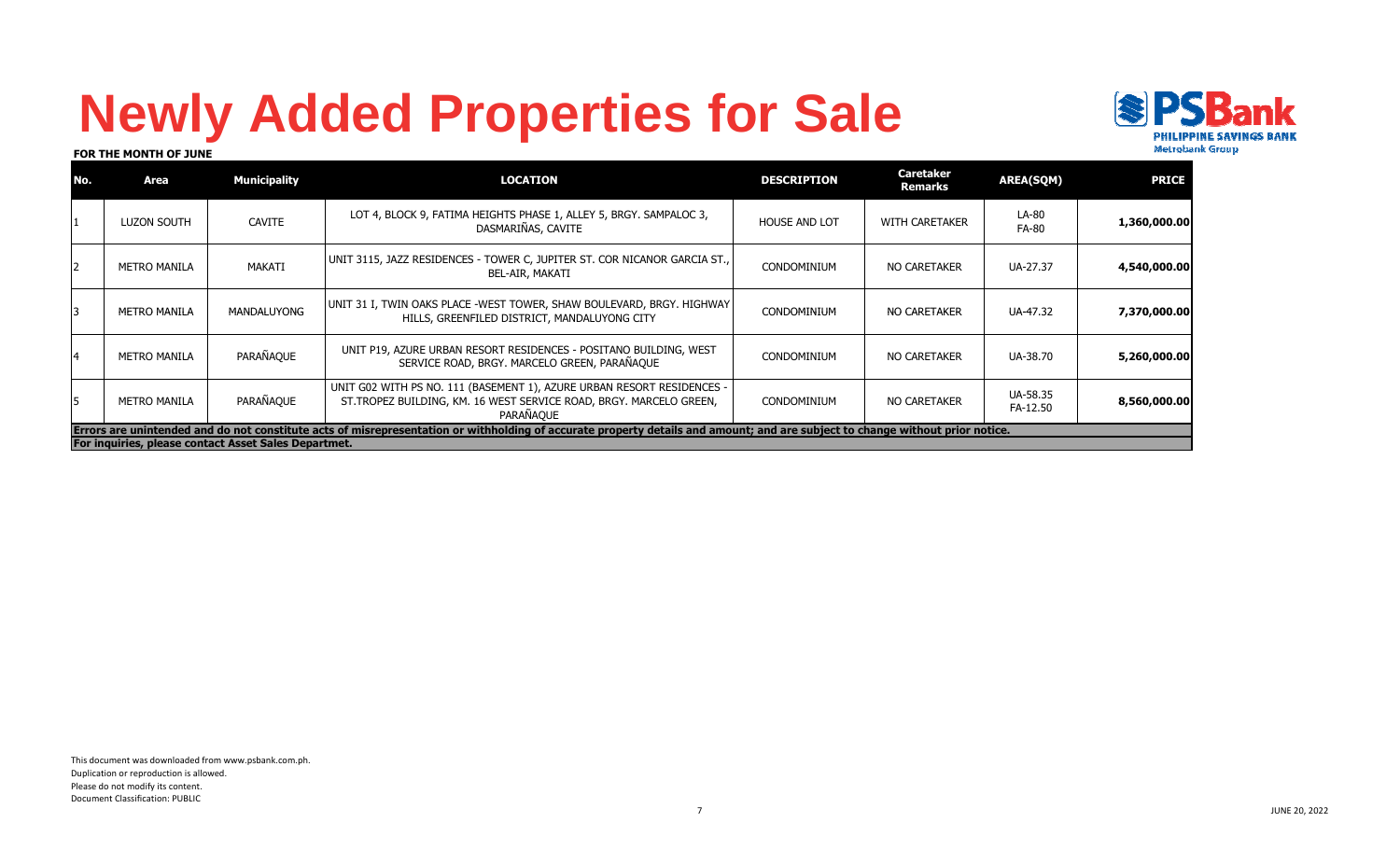## **Other Properties for Sale**



### **As of June 20, 2022**

| No.          | Area               | <b>Municipality</b> | <b>LOCATION</b>                                                                                             | <b>DESCRIPTION</b>   | <b>Caretaker</b><br><b>Remarks</b> | <b>AREA(SQM)</b>            | <b>PRICE</b> |
|--------------|--------------------|---------------------|-------------------------------------------------------------------------------------------------------------|----------------------|------------------------------------|-----------------------------|--------------|
|              | <b>LUZON NORTH</b> | <b>BATAAN</b>       | LOT 7, BLOCK 5, ROAD LOT 4, SILVERLAND PLACE 2, BRGY. (CUPANG) CENTRAL,<br>BALANGA (CAPITAL), BATAAN        | <b>HOUSE AND LOT</b> | WITH CARETAKER                     | LA-96.00<br>FA-70.08        | 1,770,000.00 |
| 12           | <b>LUZON NORTH</b> | BATAAN              | LOT 7-A, #192, AVOCADO ST., MONARK VILLAGE, TUYO, BALANGA (CAPITAL),<br><b>BATAAN</b>                       | <b>HOUSE AND LOT</b> | <b>WITH CARETAKER</b>              | LA-140<br>FA-115.77         | 2,080,000.00 |
| 3            | <b>LUZON NORTH</b> | <b>BATAAN</b>       | LOT 34, BLOCK 3, ROAD LOT 4, POLARIS SUBDIVISION, BRGY. MT. VIEW,<br><b>MARIVELES, BATAAN</b>               | <b>HOUSE AND LOT</b> | <b>WITH CARETAKER</b>              | LA-200<br>FA-226.95         | 2,130,000.00 |
| 4            | <b>LUZON NORTH</b> | <b>BULACAN</b>      | LOT 5, LOT 7, LOT8, BLOCK 29, RAFAELA HOMES 1, DAHLIA STREET, BRGY<br>MAKINABANG, BALIUAG, BULACAN          | <b>HOUSE AND LOT</b> | <b>WITH CARETAKER</b>              | <b>TLA-150</b><br>FA-130.68 | 2,430,000.00 |
| 15           | <b>LUZON NORTH</b> | <b>BULACAN</b>      | LOT 852-C BARANGAY ROAD, BRGY. DAUNGAN, GUIGUINTO, BULACAN                                                  | <b>HOUSE AND LOT</b> | <b>WITH CARETAKER</b>              | LA-642<br>FA-136.62         | 3,140,000.00 |
| 16           | <b>LUZON NORTH</b> | <b>BULACAN</b>      | LOT 80, BLOCK 27, EL PUEBLO DEL RIO, LOT 121 (ALLEY), BRGY. CAYPOMBO,<br>SANTA MARIA, BULACAN               | <b>TOWNHOUSE</b>     | <b>WITH CARETAKER</b>              | LA-50<br>FA-47.50           | 1,320,000.00 |
| 17           | <b>LUZON NORTH</b> | <b>BULACAN</b>      | LOT 18, BLOCK 10, TRIPLE JUNCTION SUBDIVISION, MAKAHIYA STREET, BRGY.<br>MATUNGAO, BULACAN, BULACAN         | HOUSE AND LOT        | WITH CARETAKER                     | LA-283.00<br>FA-109.26      | 3,010,000.00 |
| 8            | <b>LUZON NORTH</b> | <b>BULACAN</b>      | LOT 5, BLOCK 17, NO. 579-A, ALIDO SUBDIVISION, YAKAL STREET, BRGY. VIRGEN<br>DELAS FLORES, BALIUAG, BULACAN | <b>HOUSE AND LOT</b> | <b>WITH CARETAKER</b>              | LA-387<br>FA-461.88         | 6,390,000.00 |
| l9           | <b>LUZON NORTH</b> | <b>BULACAN</b>      | LOT 13, BLOCK 4, DOLMAR GOLDEN HILLS - PHASE 1, ROAD 15, BRGY. LOMA DE<br>GATO, MARILAO, BULACAN            | <b>HOUSE AND LOT</b> | <b>WITH CARETAKER</b>              | LA-100<br>FA-127.78         | 2,170,000.00 |
| 10           | <b>LUZON NORTH</b> | <b>BULACAN</b>      | LOT 2536-B, BARANGAY ROAD, BRGY. BUNSURAN III, PANDI, BULACAN                                               | <b>HOUSE AND LOT</b> | <b>WITH CARETAKER</b>              | LA-312<br>FA-209.78         | 2,730,000.00 |
| $ 11\rangle$ | <b>LUZON NORTH</b> | <b>BULACAN</b>      | LOT 2977-E, SEBASTIAN STREET, BRGY. SAN JUAN, BALAGTAS (BIGAA), BULACAN                                     | <b>HOUSE AND LOT</b> | <b>WITH CARETAKER</b>              | LA-100.00<br>FA-107.58      | 1,980,000.00 |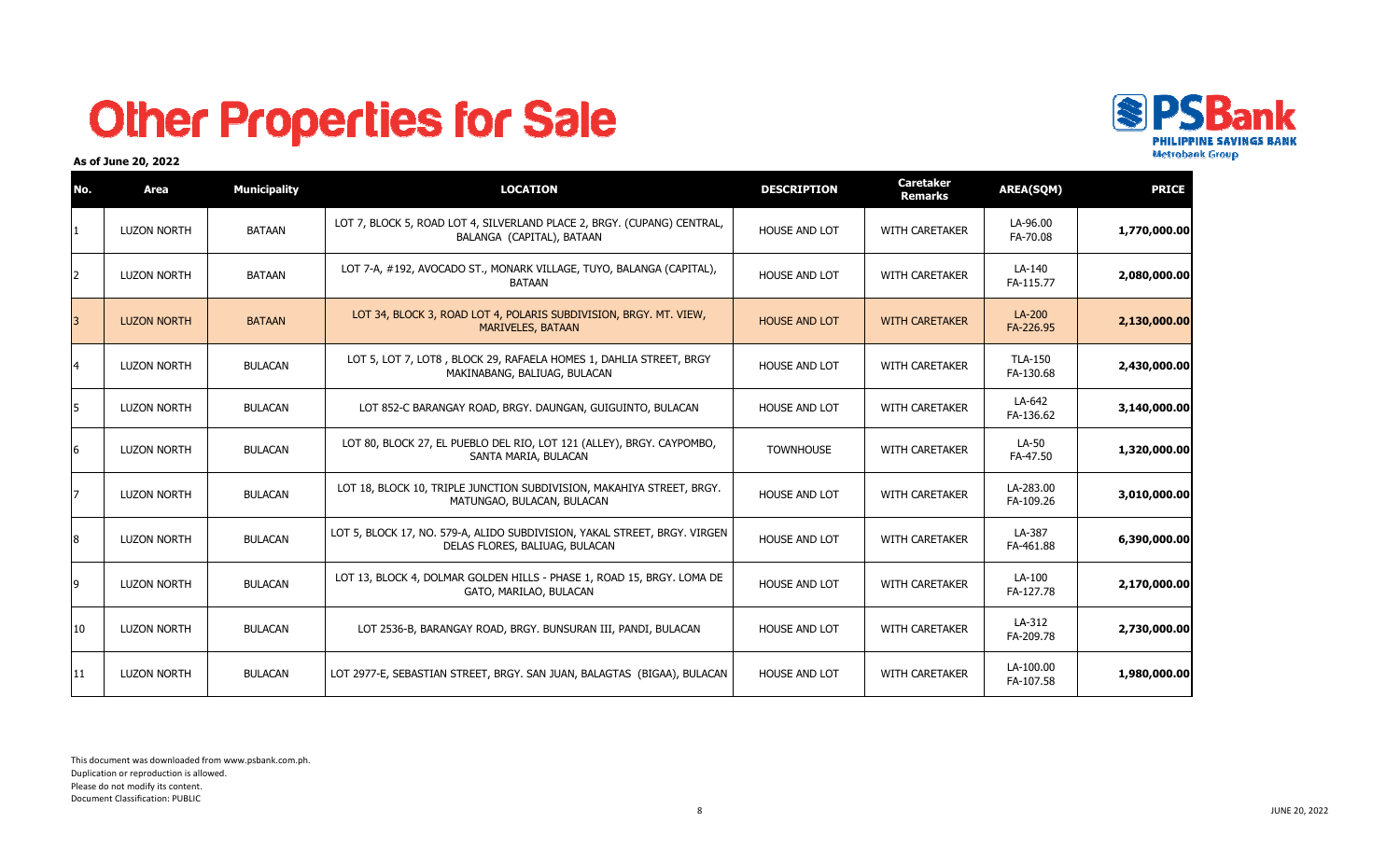| No. | Area               | <b>Municipality</b> | <b>LOCATION</b>                                                                                                   | <b>DESCRIPTION</b>   | <b>Caretaker</b><br><b>Remarks</b> | <b>AREA(SQM)</b>            | <b>PRICE</b> |
|-----|--------------------|---------------------|-------------------------------------------------------------------------------------------------------------------|----------------------|------------------------------------|-----------------------------|--------------|
| 12  | <b>LUZON NORTH</b> | <b>BULACAN</b>      | LOT 37, BLOCK 11, ROAD LOT 15, PRIMEVILLE RESIDENCES, CAYPOMBO, SANTA<br>MARIA, BULACAN                           | <b>HOUSE AND LOT</b> | <b>WITH CARETAKER</b>              | LA-81.00<br>FA-96.00        | 1,770,000.00 |
| 13  | <b>LUZON NORTH</b> | <b>BULACAN</b>      | LOT 152, BLOCK 18, LOT 168 (FOOT PATH), PRIMEVILLE RESIDENCES, BRGY.<br>CAYPOMBO, SANTA MARIA, BULACAN            | <b>HOUSE AND LOT</b> | <b>WITH CARETAKER</b>              | LA-98.00<br>FA-104.90       | 2,030,000.00 |
| 14  | <b>LUZON NORTH</b> | <b>BULACAN</b>      | LOT 151, BLOCK 18, LOT 168 (FOOT PATH), PRIMEVILLE RESIDENCES, BRGY.<br>CAYPOMBO, SANTA MARIA, BULACAN            | HOUSE AND LOT        | WITH CARETAKER                     | LA- 55<br>FA-104.98         | 2,030,000.00 |
| 15  | <b>LUZON NORTH</b> | <b>BULACAN</b>      | LOT 25, BLOCK 157, MAIN ROAD, LAS VILLAS DE STO. NIÑO PHASE 5, BRGY.<br>BAGBAGUIN, MEYCAUAYAN, BULACAN            | <b>HOUSE AND LOT</b> | <b>HOUSE AND LOT</b>               | LA-120.00<br>FA-357.00      | 5,630,000.00 |
| 16  | <b>LUZON NORTH</b> | <b>BULACAN</b>      | LOT 19 AND LOT 20, BLOCK 1, FLORIDA VILLAS, ALTAMONTE ST., BRGY. LOMA DE<br>GATO, MARILAO, BULACAN                | <b>HOUSE AND LOT</b> | <b>WITH CARETAKER</b>              | <b>TLA-176</b><br>FA-161.16 | 3,470,000.00 |
| 17  | <b>LUZON NORTH</b> | <b>BULACAN</b>      | LOT 39, BLOCK 36, ALLEY (LOT 132), EL PUEBLO DEL RIO SUBDIVISION, BRGY.<br>MAG-ASAWANG SAPA, SANTA MARIA, BULACAN | HOUSE AND LOT        | WITH CARETAKER                     | LA-44<br>FA-45.22           | 770,000.00   |
| 18  | <b>LUZON NORTH</b> | <b>BULACAN</b>      | LOT 25, BLOCK 13, ESTRELLA HOMES 3 - PHASE 1, DAVID STREET, BRGY. GAYA-<br>GAYA, SAN JOSE DEL MONTE, BULACAN      | <b>HOUSE AND LOT</b> | WITH CARETAKER                     | LA-40<br>FA-53.35           | 940,000.00   |
| 19  | <b>LUZON NORTH</b> | <b>BULACAN</b>      | LOT 9-D-1, #199, FLERIDA ST. CORNER LOT 9-D-16 (ROAD), BRGY. PANGINAY,<br>BALAGTAS (BIGAA), BULACAN               | HOUSE AND LOT        | WITH CARETAKER                     | LA-50.00<br>FA-110.92       | 1,790,000.00 |
| 20  | <b>LUZON NORTH</b> | <b>BULACAN</b>      | LOT 1704-B-1-D-7-K, NO. 186, CABALLERO STREET, BRGY. MAHABANG PARANG,<br>SANTA MARIA, BULACAN                     | <b>HOUSE AND LOT</b> | <b>WITH CARETAKER</b>              | LA-350.00<br>FA-234.09      | 3,930,000.00 |
| 21  | <b>LUZON NORTH</b> | <b>BULACAN</b>      | LOT 208, BLOCK 31, ALLEY (1.5 M.W.), EL PUEBLO DEL RIO, BRGY. MAG-ASAWANG<br>SAPA, SANTA MARIA, BULACAN           | HOUSE AND LOT        | WITH CARETAKER                     | LA-44<br>FA-45.24           | 840,000.00   |
| 22  | <b>LUZON NORTH</b> | <b>BULACAN</b>      | LOT 13, BLOCK 14, ROCKA VILLAGE 2 - PHASE 7, ST. STEPHEN STREET, BRGY.<br>TABANG, PLARIDEL, BULACAN               | <b>HOUSE AND LOT</b> | WITH CARETAKER                     | LA-113<br>FA-127.53         | 2,210,000.00 |
| 23  | <b>LUZON NORTH</b> | <b>BULACAN</b>      | LOT 8, BLOCK 5, #3438, ST. ANTHONY ST., ROCKA VILLAGE II, PHASE 7, BRGY.<br>TABANG, PLARIDEL, BULACAN             | <b>HOUSE AND LOT</b> | <b>WITH CARETAKER</b>              | LA-134<br>FA-132.10         | 2,260,000.00 |
| 24  | <b>LUZON NORTH</b> | <b>BULACAN</b>      | LOT 16, BLOCK 516, DAISY ST., HERITAGE HOMES MARILAO PHASE 5A, BRGY.<br>LOMA DE GATO, MARILAO, BULACAN            | HOUSE AND LOT        | WITH CARETAKER                     | LA-84<br>FA-192.51          | 3,380,000.00 |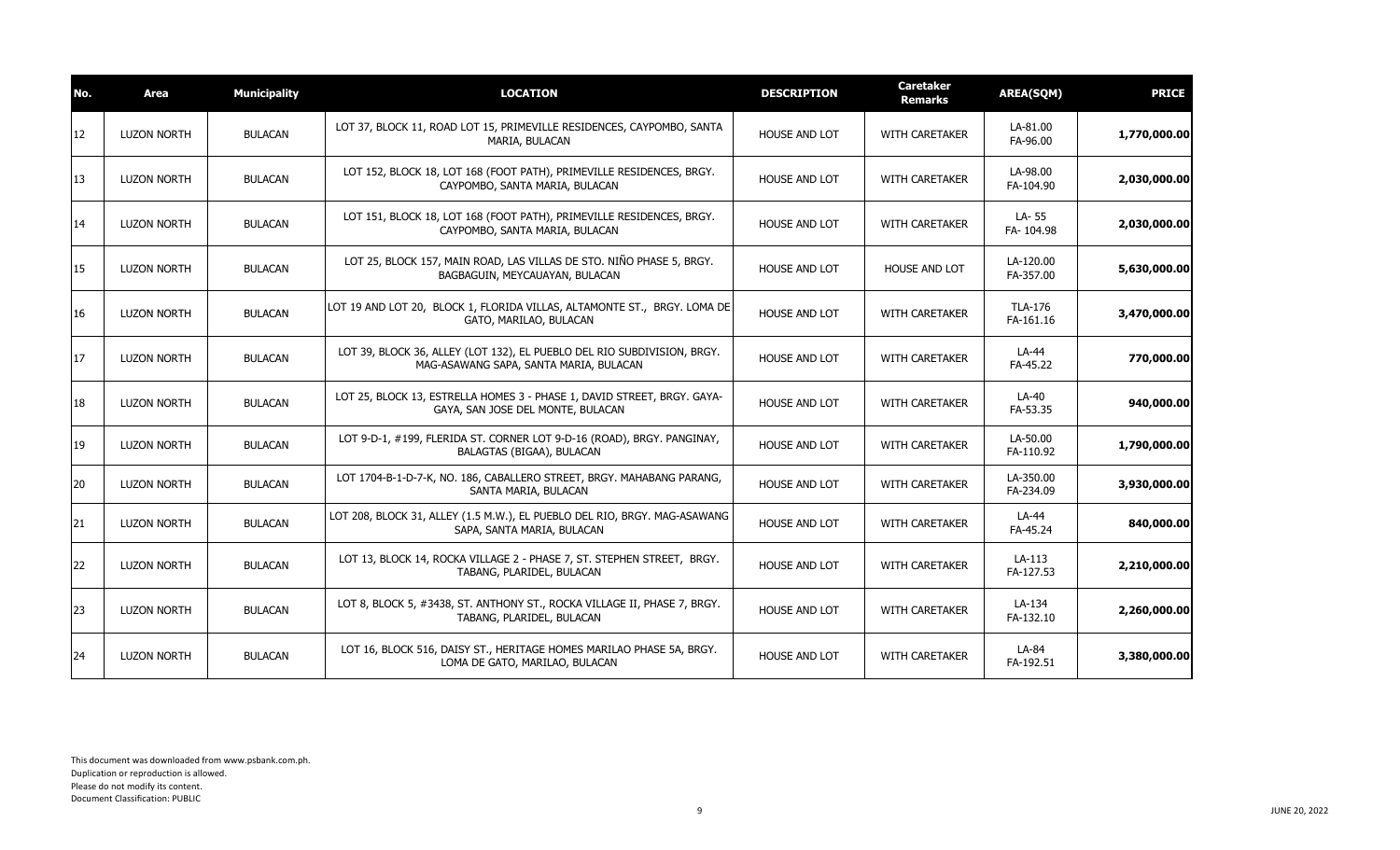| No. | Area               | <b>Municipality</b> | <b>LOCATION</b>                                                                                                                | <b>DESCRIPTION</b>   | <b>Caretaker</b><br><b>Remarks</b>  | <b>AREA(SQM)</b>            | <b>PRICE</b>  |
|-----|--------------------|---------------------|--------------------------------------------------------------------------------------------------------------------------------|----------------------|-------------------------------------|-----------------------------|---------------|
| 25  | <b>LUZON NORTH</b> | <b>BULACAN</b>      | LOT 169, BLOCK 31, CORNER OF ALLEY LOT 227, EL PUEBLO DEL RIO, BRGY. MAG-<br>ASAWANG SAPA, SANTA MARIA, BULACAN                | <b>HOUSE AND LOT</b> | <b>WITH CARETAKER</b>               | LA-44<br>FA-52.82           | 1,410,000.00  |
| 26  | <b>LUZON NORTH</b> | <b>BULACAN</b>      | LOT 82, BLOCK 31, CORNER OF ALLEY LOT 219 (1.5 M.W), EL PUEBLO DEL RIO,<br>BRGY. MAG-ASAWANG SAPA, SANTA MARIA, BULACAN        | <b>HOUSE AND LOT</b> | <b>WITH CARETAKER</b>               | LA-44<br>FA-41.42           | 770,000.00    |
| 27  | <b>LUZON NORTH</b> | PAMPANGA            | LOT 11, BLOCK 5, SUNFLOWER DRIVE, TOWN AND COUNTRY HOMES, BRGY.<br>PULUNG BULU, SAN FERNANDO (CAPITAL), PAMPANGA               | <b>HOUSE AND LOT</b> | <b>WITH CARETAKER</b>               | LA-150.00<br>FA-261.76      | 5,180,000.00  |
| 28  | <b>LUZON NORTH</b> | PAMPANGA            | LOT 27, 28, 29 AND 30, BLOCK 14, ORCHIDS THRU ROSE STREETS, HOLY ANGEL<br>VILLAGE PHASE 6, BRGY. CALIBUTBUT, BACOLOR, PAMPANGA | HOUSE AND LOT        | WITH CARETAKER                      | <b>TLA-400</b><br>FA-266.03 | 6,680,000.00  |
| 29  | <b>LUZON NORTH</b> | PAMPANGA            | LOT 70, BLK 4, ROAD D-37, NORTHERN HILLS SUBD., (PANIPUAN) DIVISORIA,<br>MEXICO, PAMPANGA                                      | <b>VACANT LOT</b>    | NO CARETAKER                        | LA-306.00                   | 1,720,000.00  |
| 30  | <b>LUZON NORTH</b> | PAMPANGA            | LOT 9, BLOCK 1, FAMILY VILLE SUBD., WELLINGTON HOTEL ST., BRGY SAN ISIDRO,<br>LUBAO, PAMPANGA                                  | <b>HOUSE AND LOT</b> | <b>WITH CARETAKER</b>               | LA-500<br>FA-440.45         | 9,570,000.00  |
| 31  | <b>LUZON NORTH</b> | PAMPANGA            | LOT 3, BLOCK 3, EVERGREEN ST., BRENTWOOD VILLAGE, BRGY. MABIGA,<br>MABALACAT, PAMPANGA                                         | <b>HOUSE AND LOT</b> | <b>WITH CARETAKER</b>               | LA-314<br>FA-309.79         | 6,960,000.00  |
| 32  | <b>LUZON NORTH</b> | PAMPANGA            | LOT 80, BLOCK 6, ROYAL MEADOWS SUBDIVISON, DAHLIA STREET CORNER ROAD<br>LOT 10, BRGY. TANGLE (PANDACAQUI), MEXICO, PAMPANGA    | <b>HOUSE AND LOT</b> | WITH CARETAKER                      | LA-183<br>FA-58.50          | 1,520,000.00  |
| 33  | <b>LUZON NORTH</b> | PAMPANGA            | LOT 4, BLOCK 8, VILLA DOLORES SUBDIVISION, HEBREWS ST., BRGY. STO.<br>DOMINGO, ANGELES CITY, PAMPANGA                          | <b>HOUSE AND LOT</b> | <b>WITH CARETAKER</b>               | LA-300<br>FA-360.98         | 9,660,000.00  |
| 34  | <b>LUZON NORTH</b> | PANGASINAN          | LOT 3-J-134, NATIONAL ROAD, BRGY. SAN ALEJANDRO, SANTA MARIA,<br>PANGASINAN                                                    | HOUSE AND LOT        | LOOKOUT CARETAKER<br>(FOR SCHEDULE) | LA-559.00<br>FA-324.25      | 7,910,000.00  |
| 35  | <b>LUZON NORTH</b> | PANGASINAN          | LOT 2-B-3, #238, PROVINCIAL ROAD, BRGY. PINMALUDPOD, URDANETA,<br>PANGASINAN                                                   | <b>HOUSE AND LOT</b> | <b>WITH CARETAKER</b>               | LA-1,316<br>FA-207.75       | 11,740,000.00 |
| 36  | <b>LUZON NORTH</b> | PANGASINAN          | LOT 5480-C, UNNAMED ROAD, BRGY. MALUED, DAGUPAN CITY, PANGASINAN                                                               | <b>HOUSE AND LOT</b> | WITH CARETAKER                      | LA-375<br>FA-328.20         | 3,190,000.00  |
| 37  | <b>LUZON NORTH</b> | PANGASINAN          | LOT 3372-K-1, UNNAMED ROAD, DEL PRADO VILLAGE, POBLACION, URDANETA,<br>PANGASINAN                                              | <b>VACANT LOT</b>    | LOOKOUT CARETAKER<br>(FOR SCHEDULE) | LA-500                      | 4,500,000.00  |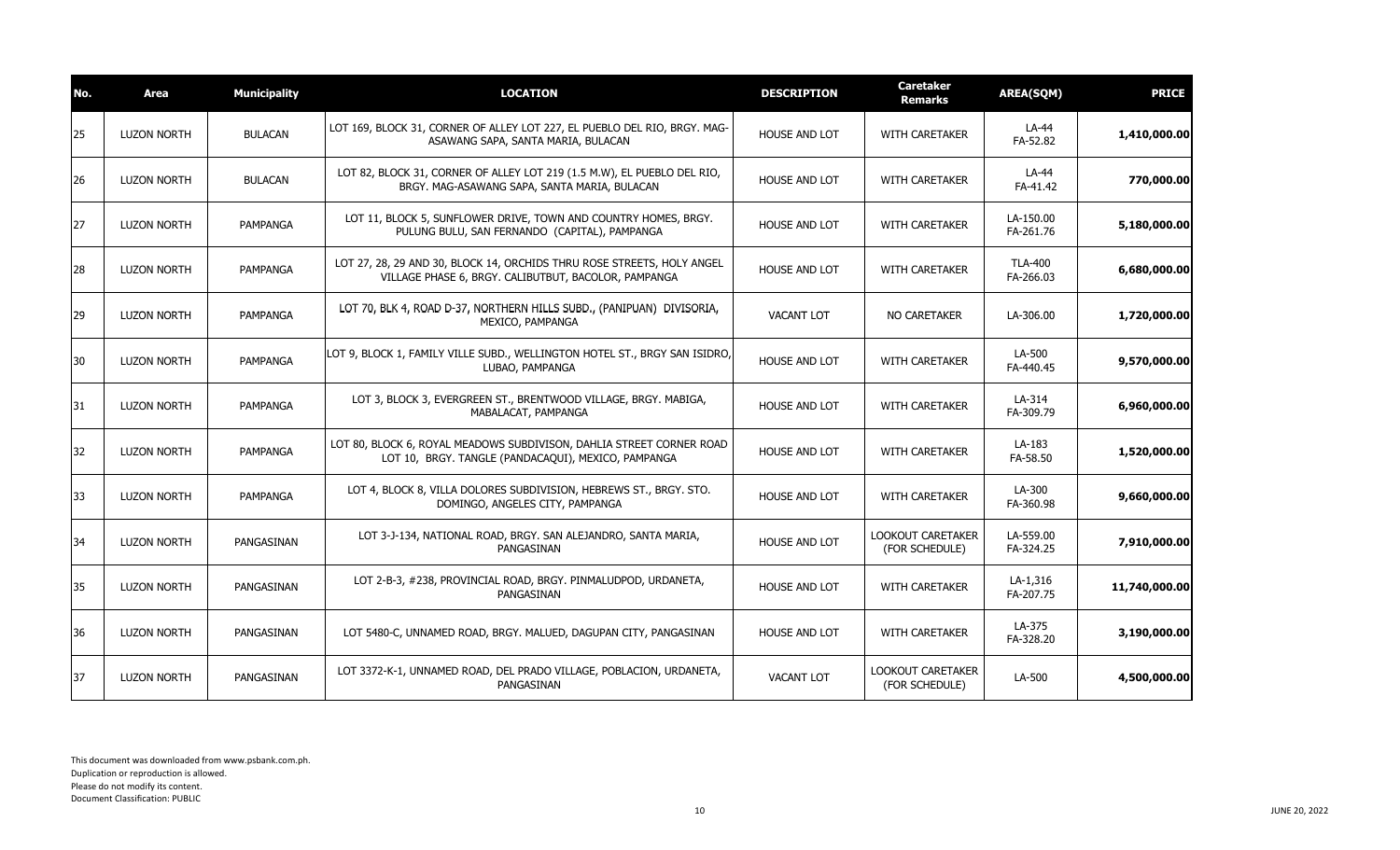| No. | Area               | <b>Municipality</b> | <b>LOCATION</b>                                                                                                            | <b>DESCRIPTION</b>   | <b>Caretaker</b><br>Remarks                | <b>AREA(SQM)</b>            | <b>PRICE</b> |
|-----|--------------------|---------------------|----------------------------------------------------------------------------------------------------------------------------|----------------------|--------------------------------------------|-----------------------------|--------------|
| 38  | <b>LUZON NORTH</b> | PANGASINAN          | LOT 5473-E-1-A, ROAD LOT (LOT 5473-D), MALUED, DAGUPAN CITY, PANGASINAN                                                    | <b>VACANT LOT</b>    | <b>LOOKOUT CARETAKER</b><br>(FOR SCHEDULE) | LA-736.00                   | 3,610,000.00 |
| 39  | <b>LUZON NORTH</b> | <b>TARLAC</b>       | LOT 10-E-6-C-4-B-1-A, EXISTING ROAD (LOT 10-E-6-C-7), BALTAZAR SUBDIVISION,<br>BRGY. POBLACION NORTE, PANIQUI, TARLAC      | <b>HOUSE AND LOT</b> | <b>WITH CARETAKER</b>                      | LA-380<br>TFA-235.83        | 3,190,000.00 |
| 40  | <b>LUZON NORTH</b> | <b>TARLAC</b>       | LOT 4-B-2-A AND LOT 4-C-1, PROVINCIAL ROAD, BRGY. CARE, TARLAC CITY,<br><b>TARLAC</b>                                      | <b>HOUSE AND LOT</b> | <b>WITH CARETAKER</b>                      | <b>TLA-919</b><br>FA-342.17 | 7,900,000.00 |
| 41  | <b>LUZON NORTH</b> | <b>ZAMBALES</b>     | LOT 601-I-2-B, ROAD RIGHT OF WAY, BRGY. AYPA ZONE 5 (POBLACION), IBA<br>(CAPITAL), ZAMBALES                                | <b>HOUSE AND LOT</b> | <b>WITH CARETAKER</b>                      | LA-430<br><b>TFA-137</b>    | 3,180,000.00 |
| 42  | <b>LUZON SOUTH</b> | <b>BATANGAS</b>     | LOT 11, BLOCK 6, VILLAGIO MARIELLA SUBDIVISION, BRGY. MATINGAIN II,<br>LEMERY, BATANGAS                                    | <b>VACANT LOT</b>    | LOOKOUT CARETAKER<br>(FOR SCHEDULE)        | LA-77                       | 300,000.00   |
| 43  | <b>LUZON SOUTH</b> | <b>BATANGAS</b>     | LOT 3, BLOCK 7, MIRACLE HEIGHTS II, ST. MICHAEL STREET CORNER ROAD LOT 2,<br>BRGY. ANTIPOLO DEL NORTE, LIPA CITY, BATANGAS | <b>HOUSE AND LOT</b> | <b>WITH CARETAKER</b>                      | LA-279<br>FA-159.20         | 3,990,000.00 |
| 44  | <b>LUZON SOUTH</b> | <b>BATANGAS</b>     | LOT 1, BLOCK 6, VILLAGIO MARIELLA SUBDIVISION, BRGY. MATINGAIN II, LEMERY,<br><b>BATANGAS</b>                              | <b>VACANT LOT</b>    | NO CARETAKER                               | LA-107                      | 430,000.00   |
| 145 | <b>LUZON SOUTH</b> | <b>BATANGAS</b>     | LOT 14, BLOCK 6, VILLAGIO MARIELLA SUBDIVISION, BRGY. MATINGAIN II,<br>LEMERY, BATANGAS                                    | <b>VACANT LOT</b>    | LOOKOUT CARETAKER<br>(FOR SCHEDULE)        | LA-82                       | 330,000.00   |
| 46  | <b>LUZON SOUTH</b> | <b>BATANGAS</b>     | LOT 7, BLOCK 10, VILLAGIO MARIELLA SUBDIVISION, BRGY. MATINGAIN II,<br>LEMERY, BATANGAS                                    | <b>VACANT LOT</b>    | LOOKOUT CARETAKER<br>(FOR SCHEDULE)        | LA-80                       | 290,000.00   |
| 47  | <b>LUZON SOUTH</b> | <b>BATANGAS</b>     | LOT 12, BLOCK 2, VILLAGIO MARIELLA SUBDIVISION, BRGY. MATINGAIN II,<br>LEMERY, BATANGAS                                    | <b>VACANT LOT</b>    | NO CARETAKER                               | LA-83                       | 320,000.00   |
| 48  | <b>LUZON SOUTH</b> | <b>BATANGAS</b>     | LOT 26, BLOCK 2, VILLAGIO MARIELLA SUBDIVISION, BRGY. MATINGAIN II,<br>LEMERY, BATANGAS                                    | <b>VACANT LOT</b>    | <b>NO CARETAKER</b>                        | LA-107                      | 410,000.00   |
| 49  | <b>LUZON SOUTH</b> | <b>BATANGAS</b>     | LOT 2, BLOCK 3, VILLAGIO MARIELLA SUBDIVISION, BRGY. MATINGAIN II, LEMERY,<br><b>BATANGAS</b>                              | <b>VACANT LOT</b>    | NO CARETAKER                               | LA-80                       | 310,000.00   |
| 50  | <b>LUZON SOUTH</b> | <b>BATANGAS</b>     | LOT 13, BLOCK 5, VILLAGIO MARIELLA SUBDIVISION, BRGY. MATINGAIN II,<br>LEMERY, BATANGAS                                    | <b>VACANT LOT</b>    | LOOKOUT CARETAKER<br>(FOR SCHEDULE)        | LA-80                       | 310,000.00   |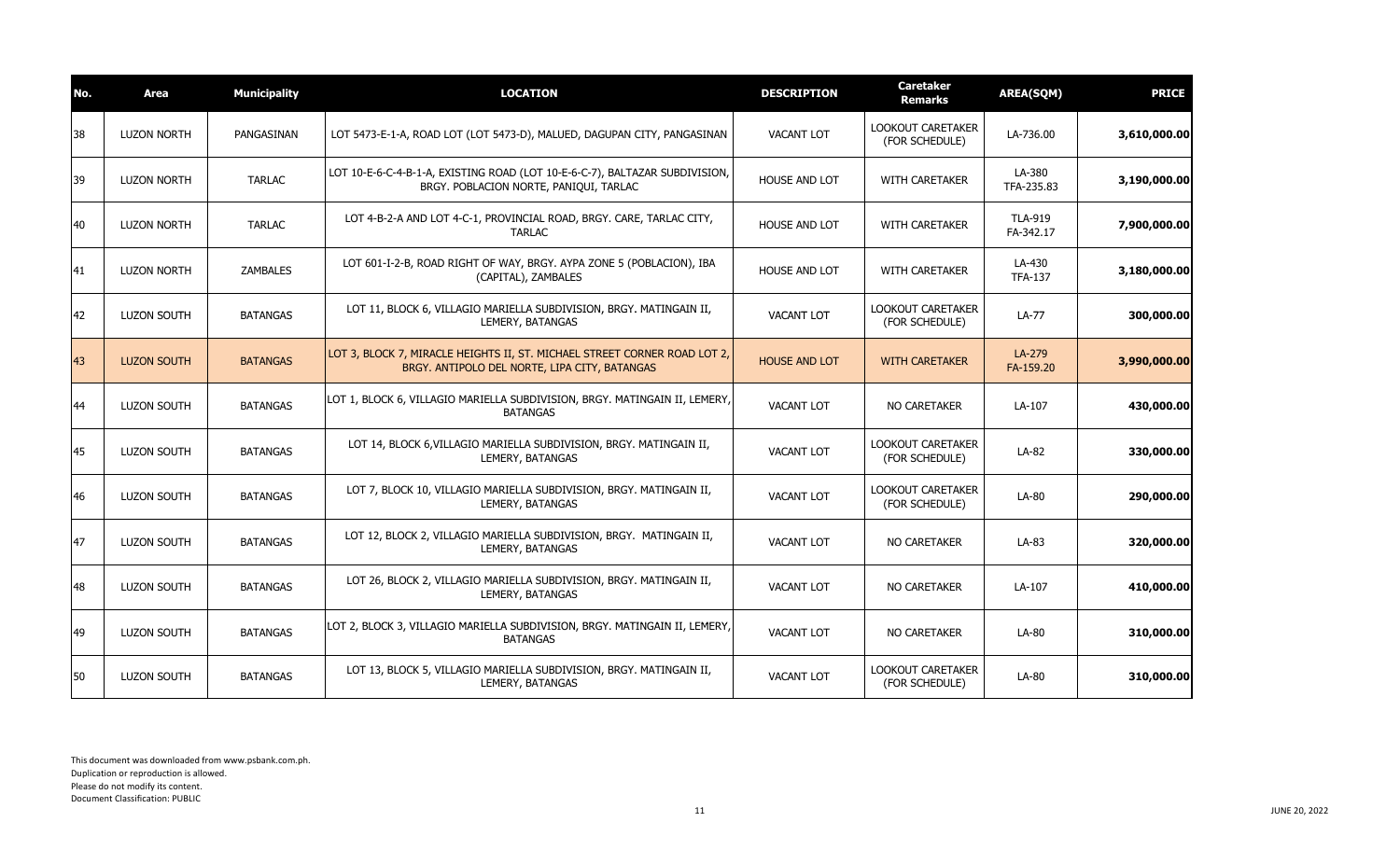| No. | Area               | <b>Municipality</b> | <b>LOCATION</b>                                                                                                                         | <b>DESCRIPTION</b>   | <b>Caretaker</b><br>Remarks                | <b>AREA(SQM)</b>         | <b>PRICE</b>  |
|-----|--------------------|---------------------|-----------------------------------------------------------------------------------------------------------------------------------------|----------------------|--------------------------------------------|--------------------------|---------------|
| 51  | <b>LUZON SOUTH</b> | <b>BATANGAS</b>     | LOT 22, BLOCK 7, VILLAGIO MARIELLA SUBDIVISION, BRGY. MATINGAIN II,<br>LEMERY, BATANGAS                                                 | <b>VACANT LOT</b>    | NO CARETAKER                               | LA-85                    | 340,000.00    |
| 52  | <b>LUZON SOUTH</b> | <b>BATANGAS</b>     | LOT 13, BLOCK 6, VILLAGIO MARIELLA SUBDIVISION, BRGY. MATINGAIN II,<br>LEMERY, BATANGAS                                                 | <b>VACANT LOT</b>    | <b>LOOKOUT CARETAKER</b><br>(FOR SCHEDULE) | LA-78                    | 320,000.00    |
| 53  | <b>LUZON SOUTH</b> | <b>BATANGAS</b>     | LOT 12, BLOCK 6, VILLAGIO MARIELLA SUBDIVISION, BRGY. MATINGAIN II,<br>LEMERY, BATANGAS                                                 | <b>VACANT LOT</b>    | <b>LOOKOUT CARETAKER</b><br>(FOR SCHEDULE) | LA-80                    | 310,000.00    |
| 54  | <b>LUZON SOUTH</b> | <b>BATANGAS</b>     | LOT 6 BLK, 2 (BLOCK 35 LOT 23), CANYON WOODS RESIDENTIAL RESORT PHASE 2,<br>ROAD LOT 6, BRGY. SAN GABRIEL, LAUREL, BATANGAS             | <b>VACANT LOT</b>    | <b>NO CARETAKER</b>                        | LA-300                   | 3,390,000.00  |
| 55  | LUZON SOUTH        | <b>BATANGAS</b>     | LOT 7, BLOCK 5, JADEVINE STREET, VILLA TERESA, BRGY. SAMBAT, SAN PASCUAL,<br><b>BATANGAS</b>                                            | <b>HOUSE AND LOT</b> | <b>WITH CARETAKER</b>                      | LA-263<br>FA-375.14      | 7,850,000.00  |
| 56  | <b>LUZON SOUTH</b> | <b>BATANGAS</b>     | LOT 8, LOT 2, LOT 3 AND LOT 9, BLOCK 5, BRGY. ROAD THRU UNNAMED ROADS,<br>VILLA TERESA SUBDIVISION, BRGY. SAMBAT, SAN PASCUAL, BATANGAS | <b>HOUSE AND LOT</b> | WITH CARETAKER                             | <b>TLA-828</b><br>FA-608 | 14,440,000.00 |
| 57  | <b>LUZON SOUTH</b> | <b>CAVITE</b>       | LOT 8, BLOCK 3, MARAVILLA SUBDIVISION, CASA BLANCA STREET, BRGY. SAN<br>FRANCISCO, GENERAL TRIAS, CAVITE                                | HOUSE AND LOT        | <b>LOOKOUT CARETAKER</b><br>(FOR SCHEDULE) | LA-96.00<br>FA-68.60     | 2,140,000.00  |
| 58  | <b>LUZON SOUTH</b> | <b>CAVITE</b>       | LOT 34, BLOCK 1, LANCASTER ESTATES - SOMERSET 4, ROAD LOT 14 CORNER<br>ROAD LOT 15, BRGY. NAVARRO, GENERAL TRIAS, CAVITE                | <b>HOUSE AND LOT</b> | <b>LOOKOUT CARETAKER</b><br>(FOR SCHEDULE) | LA-94.00<br>FA-51.82     | 1,890,000.00  |
| 59  | LUZON SOUTH        | <b>CAVITE</b>       | LOT 5 BLOCK 1, BER-RITA SUBDIVISION, ROAD LOT 3 (GARNET STREET), BRGY.<br>BAYAN LUMA 1, IMUS, CAVITE                                    | HOUSE AND LOT        | <b>WITH CARETAKER</b>                      | LA-206<br>FA-151.02      | 2,640,000.00  |
| 60  | <b>LUZON SOUTH</b> | <b>CAVITE</b>       | LOT 11, BLK. 21-A, LA MEDITERRANEA SUBDIVISION, ROAD LOT 11 (SARATOSA<br>STREET), BRGY. SAMPALOK 4, DASMARIÑAS, CAVITE                  | <b>HOUSE AND LOT</b> | <b>WITH CARETAKER</b>                      | LA-138.00<br>FA-149.48   | 3,500,000.00  |
| 61  | <b>LUZON SOUTH</b> | <b>CAVITE</b>       | LOT 4, LAKE MAINIT STREET CORNER ALLEY A, CAMELLA SPRINGVILLE HEIGHTS<br>PHASE 1, MOLINO VII, BACOOR, CAVITE                            | <b>HOUSE AND LOT</b> | WITH CARETAKER<br>(FOR SCHEDULE)           | LA-109.00<br>FA-47.50    | 1,190,000.00  |
| 62  | <b>LUZON SOUTH</b> | <b>CAVITE</b>       | LOT 353-D-4-F-2, ROAD LOT 353-D-4-F-3 (ROAD LOT), TANZANG LUMA 1, IMUS,<br><b>CAVITE</b>                                                | <b>HOUSE AND LOT</b> | <b>WITH CARETAKER</b>                      | LA-111<br>FA-83.76       | 1,610,000.00  |
| 63  | <b>LUZON SOUTH</b> | <b>CAVITE</b>       | LOT 8, BLK A, CHRISTINE VILLAGE, ROAD LOT 4, BRGY. BIGA, TANZA, CAVITE                                                                  | <b>HOUSE AND LOT</b> | <b>WITH CARETAKER</b>                      | LA-44<br>FA-114          | 1,310,000.00  |
| 64  | <b>LUZON SOUTH</b> | <b>CAVITE</b>       | UNIT C216 AND PARKING SLOT 70, ORIENTAL GARDEN RESIDENCES -CYPRESS<br>BLDG., MIAMI STREET, BRGY. MANGGAHAN, GENERAL TRIAS, CAVITE       | CONDOMINIUM          | <b>NO CARETAKER</b>                        | UA-31.50<br>PA-12.50     | 1,920,000.00  |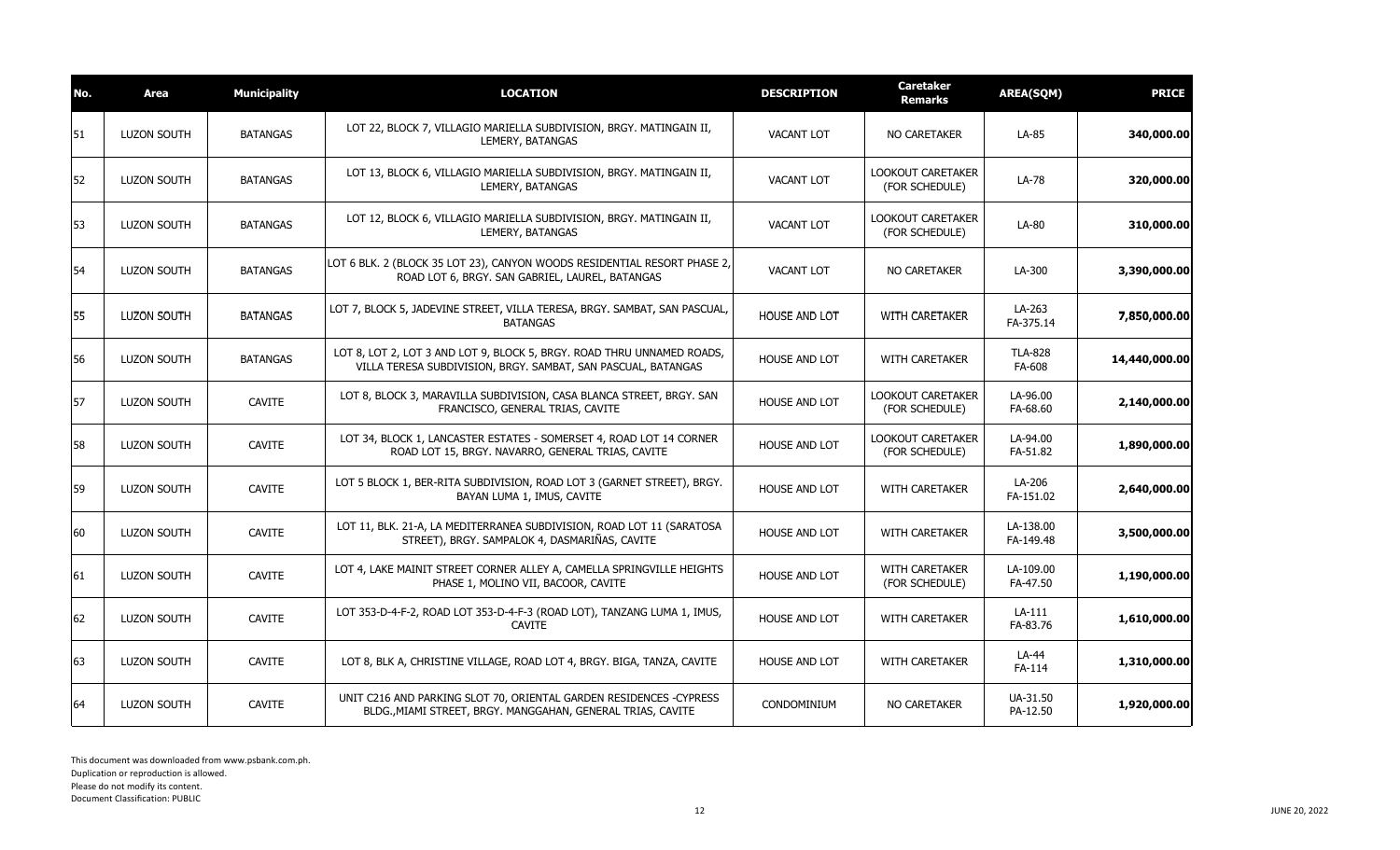| No. | <b>Area</b>        | <b>Municipality</b> | <b>LOCATION</b>                                                                                                                 | <b>DESCRIPTION</b>                                                          | <b>Caretaker</b><br><b>Remarks</b> | <b>AREA(SQM)</b>       | <b>PRICE</b> |
|-----|--------------------|---------------------|---------------------------------------------------------------------------------------------------------------------------------|-----------------------------------------------------------------------------|------------------------------------|------------------------|--------------|
| 65  | <b>LUZON SOUTH</b> | <b>CAVITE</b>       | LOT 13, BLK 25, ANTEL GRAND VILLAGE - GRAND OAKRIDGE, MALAGA STREET,<br>BRGY. BACAO II, GENERAL TRIAS, CAVITE                   | <b>VACANT LOT</b>                                                           | <b>NO CARETAKER</b>                | LA-80.00               | 1,370,000.00 |
| 66  | <b>LUZON SOUTH</b> | <b>CAVITE</b>       | LOT 11, BLOCK 18, LANCASTER ESTATES - KENSINGTON 22, ROAD LOT 30, BRGY.<br>BACAO 1, GENERAL TRIAS, CAVITE                       | <b>TOWNHOUSE</b>                                                            | WITH CARETAKER                     | LA-56.00<br>FA-56.41   | 2,070,000.00 |
| 67  | <b>LUZON SOUTH</b> | <b>CAVITE</b>       | LOT 12, BLOCK 9, CASIMIRO BAYTOWN VILLAGE, REGINA STREET, BRGY.<br>POBLACION, BACOOR, CAVITE                                    | <b>HOUSE AND LOT</b>                                                        | <b>WITH CARETAKER</b>              | LA-84.00<br>FA-206.59  | 3,790,000.00 |
| 68  | <b>LUZON SOUTH</b> | <b>CAVITE</b>       | LOT 8, BLOCK 13, FLORIDA SUN ESTATES - TAMPA PHASE OAKLAND STREET BRGY<br>MANGGAHAN, GENERAL TRIAS, CAVITE                      | <b>VACANT LOT</b>                                                           | NO CARETAKER                       | LA-120.00              | 1,200,000.00 |
| 69  | LUZON SOUTH        | <b>CAVITE</b>       | UNIT C-1K, KASA LUNTIAN - BUILDING C PHASE 1, BRGY. SAN JOSE, TAGAYTAY<br>CITY, CAVITE                                          | <b>CONDOMINIUM</b>                                                          | NO CARETAKER                       | UA-56.00               | 8,010,000.00 |
| 70  | LUZON SOUTH        | <b>CAVITE</b>       | LOT 52, BLOCK 64, IPIL-IPIL STREET, BEL ALDEA SUBDIVISION, BRGY SAN<br>FRANCISCO, GENERAL TRIAS, CAVITE                         | <b>TOWNHOUSE</b>                                                            | <b>WITH CARETAKER</b>              | LA-41.47<br>FA-48.65   | 1,440,000.00 |
| 71  | LUZON SOUTH        | <b>CAVITE</b>       | LOT 6680-B-6-E, LOT 6680-B-6-D (ROAD), BRGY. SALAWAG, DASMARIÑAS, CAVITE                                                        | HOUSE AND LOT<br>(RESIDENTIAL PER TD ON LAND,<br>COMMERCIAL PER TD ON BLDG) | WITH CARETAKER                     | LA-500.00<br>FA-220.00 | 3,450,000.00 |
| 72  | LUZON SOUTH        | <b>CAVITE</b>       | LOT 12, BLOCK 59, ACACIA STREET, BEL ALDEA SUBDIVISION, SAN FRANCISCO,<br><b>GENERAL TRIAS, CAVITE</b>                          | <b>TOWNHOUSE</b>                                                            | <b>WITH CARETAKER</b>              | LA-41.49<br>FA-48.65   | 1,460,000.00 |
| 73  | <b>LUZON SOUTH</b> | <b>CAVITE</b>       | LOT 33, BLOCK 51, BEL ALDEA SUBDIVISION, ANISLAG STREET, BRGY. SAN<br>FRANCISCO, GENERAL TRIAS, CAVITE                          | <b>TOWNHOUSE</b>                                                            | <b>WITH CARETAKER</b>              | LA-65.18<br>FA-42.00   | 1,400,000.00 |
| 74  | LUZON SOUTH        | <b>CAVITE</b>       | LOT 16, BLOCK 4, TREELANE 2 PHASE D SUBDIVISION, ROAD LOT 5, BRGY. BAYAN<br>LUMA V, IMUS, CAVITE                                | HOUSE AND LOT                                                               | WITH CARETAKER                     | LA-142<br>TFA-178.39   | 3,930,000.00 |
| 75  | <b>LUZON SOUTH</b> | <b>CAVITE</b>       | LOT 1937-D-1-C, GUEVARRA COMPOUND, LOT 1937-L (ROAD) CORNER LOT 1937-D-<br>6 (RIGHT OF WAY), BRGY. MALAGASANG 1-A, IMUS, CAVITE | HOUSE AND LOT                                                               | <b>WITH CARETAKER</b>              | LA-300<br>FA-301.46    | 8,460,000.00 |
| 76  | <b>LUZON SOUTH</b> | <b>CAVITE</b>       | LOT 7, BLOCK 6, TIERRA NEVADA PHASE 2 - TIERRA EL PUEBLO, ROAD LOT 8,<br>BRGY. SAN FRANCISCO, GENERAL TRIAS, CAVITE             | <b>HOUSE AND LOT</b>                                                        | <b>WITH CARETAKER</b>              | LA-92<br>FA-44.56      | 1,410,000.00 |
| 77  | LUZON SOUTH        | <b>CAVITE</b>       | LOT 12, BLOCK 51, NO.12, ROYALE TAGAYTAY ESTATE TOWNHOMES, J. ADAMS<br>STREET, BRGY. BUCK ESTATE, ALFONSO, CAVITE               | <b>TOWNHOUSE</b>                                                            | <b>WITH CARETAKER</b>              | $LA-118$<br>FA-148.76  | 5,150,000.00 |
| 78  | LUZON SOUTH        | <b>CAVITE</b>       | LOT 3-A, JUSTINVILLE SUBDIVISION, LOLA BINANG STREET, BRGY. PALICO IV,<br>IMUS, CAVITE                                          | <b>HOUSE AND LOT</b>                                                        | <b>WITH CARETAKER</b>              | LA-400<br>TFA-405.15   | 8,480,000.00 |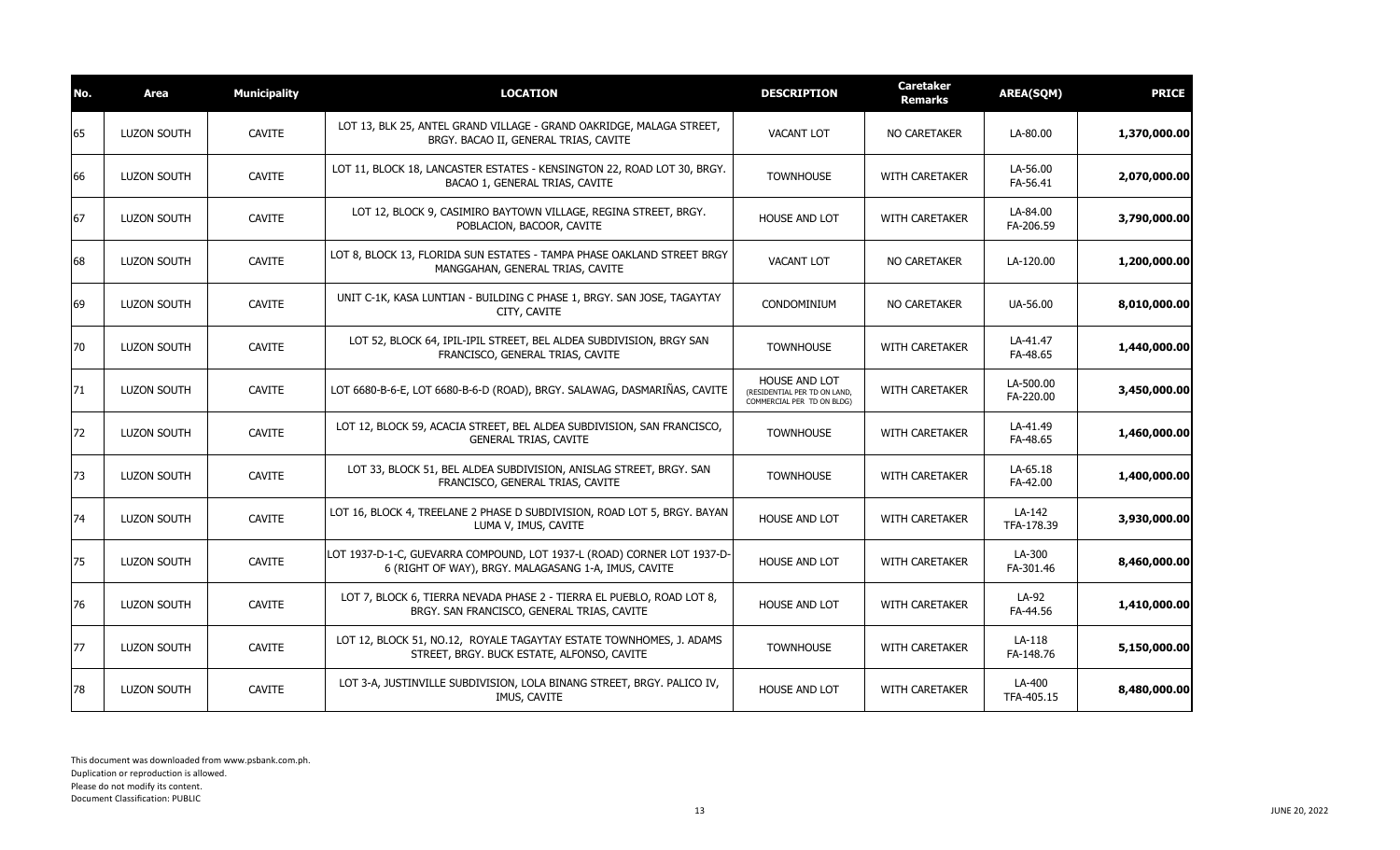| No. | Area                | <b>Municipality</b> | <b>LOCATION</b>                                                                                                                        | <b>DESCRIPTION</b>   | <b>Caretaker</b><br><b>Remarks</b> | <b>AREA(SQM)</b>             | <b>PRICE</b> |
|-----|---------------------|---------------------|----------------------------------------------------------------------------------------------------------------------------------------|----------------------|------------------------------------|------------------------------|--------------|
| 79  | LUZON SOUTH         | <b>CAVITE</b>       | LOT 28, LOT 30 AND LOT 32, BLK. 59, GIOTO STREET, VILLAGIO IGNATIUS - VILLA<br>MODENA, BRGY. BUENAVISTA, GENERAL TRIAS, CAVITE         | HOUSE AND LOT        | <b>WITH CARETAKER</b>              | <b>TLA-240</b><br>TFA-224.85 | 5,500,000.00 |
| 80  | <b>LUZON SOUTH</b>  | <b>CAVITE</b>       | LOT 27, BLOCK 77, BEL ALDEA SUBDIVISION, ROAD LOT 60, BRGY. SAN<br>FRANCISCO, GENERAL TRIAS, CAVITE                                    | <b>TOWNHOUSE</b>     | <b>WITH CARETAKER</b>              | LA-41.47<br>FA-48.30         | 1,530,000.00 |
| 81  | <b>LUZON SOUTH</b>  | LAGUNA              | LOT 6, BLOCK 2, CHRYSANTHEMUM VILLAGE, S. REYES STREET, BRGY. SAN<br>VICENTE, SAN PEDRO, LAGUNA                                        | <b>HOUSE AND LOT</b> | <b>WITH CARETAKER</b>              | LA-180<br>FA-292.50          | 4,410,000.00 |
| 82  | <b>LUZON SOUTH</b>  | LAGUNA              | LOT 1138-D-2-E-2, UNNAMED ROAD LOT, VILLA JOSEFINA SUBDIVISION, BRGY.<br>CALIOS, STA. CRUZ, LAGUNA                                     | <b>HOUSE AND LOT</b> | <b>WITH CARETAKER</b>              | LA-514<br>FA-46.75           | 1,800,000.00 |
| 83  | <b>LUZON SOUTH</b>  | QUEZON              | LOT 1, BLOCK 8, VIA FIRENZE CORNER VIA IMPERIA STREETS, CITTA GRANDE<br>PHASE 1B, BRGY. IBABANG IYAM, LUCENA CITY (CAPITAL), QUEZON    | <b>VACANT LOT</b>    | NO CARETAKER                       | LA-149                       | 1,290,000.00 |
| 84  | <b>METRO MANILA</b> | CALOOCAN            | LOT 3, BLOCK 43, AMPARO VILLAGE, AGOHO COR AKLE ST., BRGY. 179, CALOOCAN<br><b>CITY</b>                                                | <b>VACANT LOT</b>    | NO CARETAKER                       | LA-571.00                    | 5,200,000.00 |
| 85  | <b>METRO MANILA</b> | CALOOCAN            | LOT 5-B, VICTORIA COMPOUND, LOT 15 (ROAD), BRGY. 171, BAGUMBONG,<br>CALOOCAN CITY                                                      | <b>TOWNHOUSE</b>     | WITH CARETAKER                     | LA-32<br><b>FA-44</b>        | 1,450,000.00 |
| 86  | <b>METRO MANILA</b> | LAS PIÑAS           | LOT 2, BLK. 12, GOLDEN GATE SUBD., ROAD LOT 12 COR. ROAD LOT 15, BRGY.<br>TALON TRES, LAS PIÑAS                                        | <b>HOUSE AND LOT</b> | <b>WITH CARETAKER</b>              | LA-186<br>FA-280.21          | 6,720,000.00 |
| 87  | <b>METRO MANILA</b> | LAS PIÑAS           | LOT 4, BLOCK 11, GOLDEN ACRES SUBDIVISION, MARANG ST., BRGY. TALON<br>SINGKO, LAS PIÑAS CITY                                           | <b>HOUSE AND LOT</b> | WITH CARETAKER                     | LA-240<br>FA-380.78          | 7,800,000.00 |
| 88  | <b>METRO MANILA</b> | LAS PIÑAS           | LOT 1, BLOCK 5, NO. 76, DONNAVILLE DRIVE CORNER GENEVA STREET,<br>DONNAVILLE SUBDIVION - BF RESORT VILLAGE, BRGY. TALON DOS, LAS PIÑAS | <b>HOUSE AND LOT</b> | WITH CARETAKER                     | LA-272<br>FA-225.02          | 8,290,000.00 |
| 89  | <b>METRO MANILA</b> | MAKATI              | UNIT 12 Z. ORIENTAL GARDENS MAKATI - LILAC TOWER, CHINO ROCES AVENUE<br>CORNER URVAN AVENUE, PIO DEL PILAR, MAKATI CITY                | CONDOMINIUM          | NO CARETAKER                       | <b>UA-29</b>                 | 5,190,000.00 |
| 90  | <b>METRO MANILA</b> | MAKATI              | UNIT 3802, JAZZ RESIDENCES TOWER B, JUPITER ST. CORNER NICANOR GARCIA<br>ST., BEL-AIR, MAKATI CITY                                     | CONDOMINIUM          | NO CARETAKER                       | UA-42.82                     | 7,100,000.00 |
| 91  | <b>METRO MANILA</b> | MAKATI              | UNIT KB-6013 AND PARKING AREA 49 (BASEMENT 1), KNIGHTSBRIDGE<br>RESIDENCES, B. VALDEZ ST., BRGY. POBLACION, MAKATI CITY                | CONDOMINIUM          | NO CARETAKER                       | UA-37.85<br>PA-12.50         | 8,350,000.00 |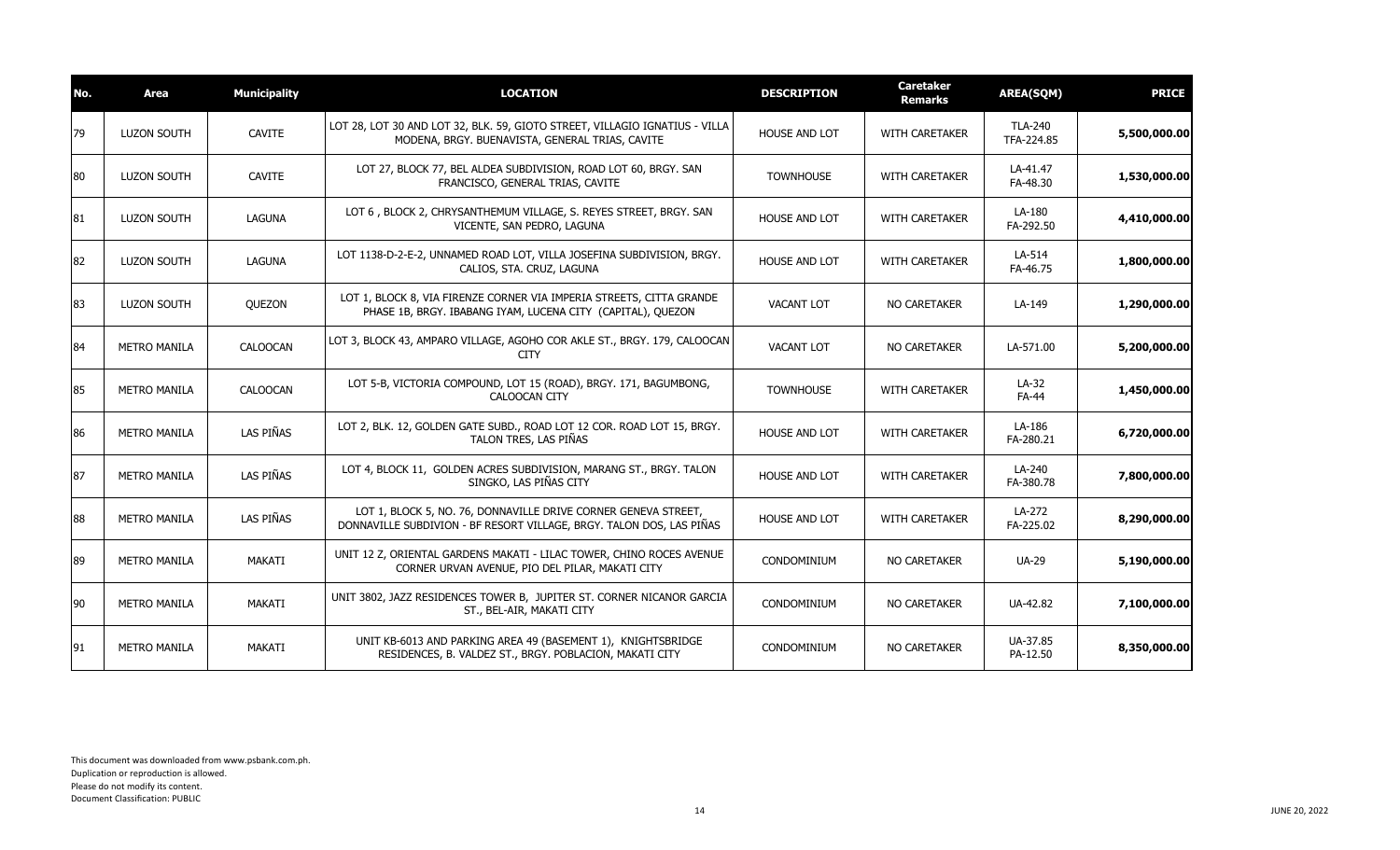| Area                | <b>Municipality</b> | <b>LOCATION</b>                                                                                                                                     | <b>DESCRIPTION</b> | <b>Caretaker</b><br>Remarks | <b>AREA(SQM)</b>     | <b>PRICE</b> |
|---------------------|---------------------|-----------------------------------------------------------------------------------------------------------------------------------------------------|--------------------|-----------------------------|----------------------|--------------|
| <b>METRO MANILA</b> | MAKATI              | UNIT KB-4011 AND PARKING SLOT 9 (BASEMENT LEVEL 1), KNIGHTSBRIDGE<br>RESIDENCES, A. SPRING ST. CORNER VALDEZ ST., POBLACION, MAKATI CITY            | <b>CONDOMINIUM</b> | NO CARETAKER                | UA-37.85<br>PA-12.50 | 7,760,000.00 |
| <b>METRO MANILA</b> | MAKATI              | UNIT B PER TITLE (UNIT 902 ACTUAL), A.VENUE RESIDENCES (TOWER 1),<br>SALAMANCA ST., POBLACION, MAKATI CITY                                          | <b>CONDOMINIUM</b> | <b>NO CARETAKER</b>         | UA-52.27             | 7,960,000.00 |
| <b>METRO MANILA</b> | MAKATI              | UNIT F @ 22ND FLOOR, THE SERENITY, SALAMANCA STREET, BRGY. POBLACION,<br><b>MAKATI CITY</b>                                                         | <b>CONDOMINIUM</b> | NO CARETAKER                | UA-39.10             | 5,840,000.00 |
| <b>METRO MANILA</b> | MAKATI              | UNIT 1602, PERLA COMPANIA DE SEGUROS MANSION, C. PALANCA ST., LEGASPI<br>VILLAGE, BRGY. SAN LORENZO, MAKATI CITY                                    | <b>CONDOMINIUM</b> | <b>NO CARETAKER</b>         | UA-43.90             | 7,270,000.00 |
| <b>METRO MANILA</b> | <b>MANDALUYONG</b>  | UNIT 11-F, CALIFORNIA GARDEN SOUARE CONDOMINIUM - BURBANK CLUSTER<br>TOWER 3, LIBERTAD STREET CORNER CALBAYOG STREET, HIGHWAY HILLS,<br>MANDALUYONG | CONDOMINIUM        | NO CARETAKER                | UA-57.50             | 4,090,000.00 |
| <b>METRO MANILA</b> | <b>MANDALUYONG</b>  | UNIT 1C, CALIFORNIA GARDEN SQUARE CONDOMINIUM - HENNESY TOWER 3,<br>LIBERTAD STREET CORNER CALBAYOG STREET, HIGHWAY HILLS, MANDALUYONG              | CONDOMINIUM        | NO CARETAKER                | UA-57.50             | 4,090,000.00 |
| <b>METRO MANILA</b> | MANDALUYONG         | UNIT 4010 WITH BALCONY @40TH FLOOR, LIGHT RESIDENCES -TOWER 3, EDSA<br>CORNER MADISON ST., BRGY. BARANGKA ILAYA, MANDALUYONG CITY                   | CONDOMINIUM        | NO CARETAKER                | UA-43.66             | 5,900,000.00 |
| <b>METRO MANILA</b> | MANDALUYONG         | UNIT 5D, CALIFORNIA GARDEN SQUARE CONDOMINIUM - CARLTON CLUSTER<br>TOWER 1, DOMINGO M. GUEVARRA ST., HIGHWAY HILLS, MANDALUYONG                     | <b>CONDOMINIUM</b> | NO CARETAKER                | <b>UA-81</b>         | 5,800,000.00 |
| <b>METRO MANILA</b> | MANDALUYONG         | UNIT 4003 @ 40TH FLOOR, ACQUA PRIVATE RESIDENCES - LIVINGSTONE TOWER,<br>CORONADO STREET, HULO, MANDALUYONG                                         | <b>CONDOMINIUM</b> | NO CARETAKER                | UA-26.15             | 4,050,000.00 |
| <b>METRO MANILA</b> | <b>MANDALUYONG</b>  | UNIT 3317 @ 33RD FLOOR WITH BALCONY, ACOUA PRIVATE RESIDENCES -<br>SUTHERLAND TOWER, CORONADO ST., HULO, MANDALUYONG                                | <b>CONDOMINIUM</b> | NO CARETAKER                | UA-56.52             | 8,650,000.00 |
| <b>METRO MANILA</b> | <b>MANDALUYONG</b>  | UNIT 1221 (WITH PARKING SLOT # 2 - GROUND LEVEL), ACQUA PRIVATE<br>RESIDENCES - SUTHERLAND TOWER, CORONADO STREET, HULO, MANDALUYONG                | <b>CONDOMINIUM</b> | NO CARETAKER                | UA-58.16<br>PS-12.50 | 9,160,000.00 |
| <b>METRO MANILA</b> | <b>MANDALUYONG</b>  | UNIT 1E, THE CALIFORNIA GARDEN SQUARE CONDOMINIUM - FAIRFAX TOWER 2,<br>LIBERTAD STREET CORNER CALBAYOG STREET, HIGHWAY HILLS, MANDALUYONG          | CONDOMINIUM        | <b>NO CARETAKER</b>         | UA-57.50             | 4,090,000.00 |
| <b>METRO MANILA</b> | <b>MANDALUYONG</b>  | UNIT 1712, ACQUA PRIVATE RESIDENCES - NIAGARA TOWER, CORONADO ST.,<br>BRGY. HULO, MANDALUYONG CITY                                                  | <b>CONDOMINIUM</b> | NO CARETAKER                | UA-41.25             | 6,320,000.00 |
| <b>METRO MANILA</b> | <b>MANDALUYONG</b>  | UNIT 1422, FLAIR TOWERS - NORTH TOWER, RELIANCE CORNER PINES STREET,<br>BRGY. BARRANCA, MANDALUYONG CITY                                            | <b>CONDOMINIUM</b> | NO CARETAKER                | UA-52.00             | 6,060,000.00 |
|                     |                     |                                                                                                                                                     |                    |                             |                      |              |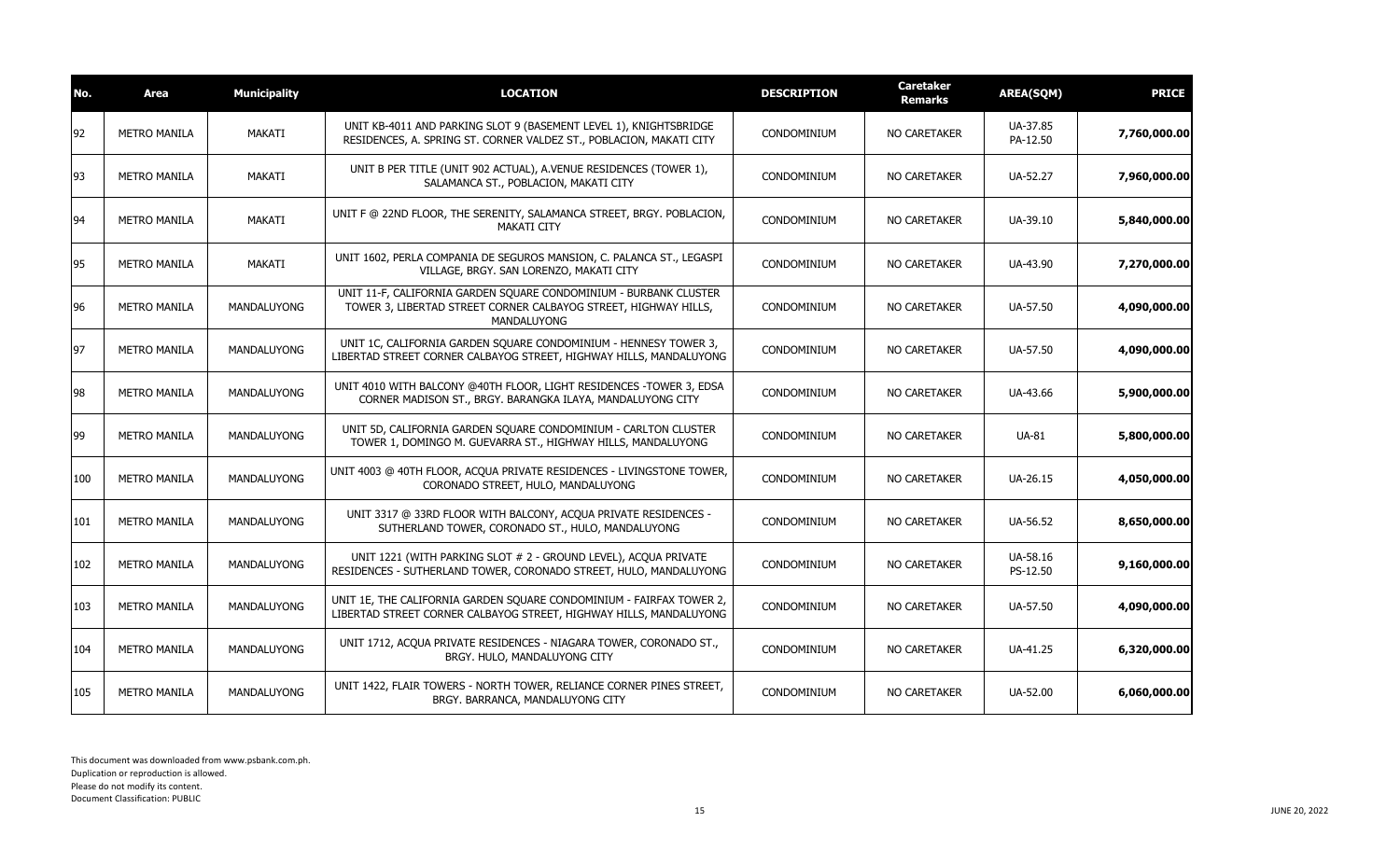| No. | Area                | <b>Municipality</b> | <b>LOCATION</b>                                                                                                                          | <b>DESCRIPTION</b> | <b>Caretaker</b><br><b>Remarks</b> | <b>AREA(SQM)</b>        | <b>PRICE</b>  |
|-----|---------------------|---------------------|------------------------------------------------------------------------------------------------------------------------------------------|--------------------|------------------------------------|-------------------------|---------------|
| 106 | <b>METRO MANILA</b> | <b>MANDALUYONG</b>  | UNIT 3617-B, ACOUA PRIVATE RESIDENSCES-SUTHERLAND TOWER, CORONADO<br>ST., HULO, MANDALUYONG                                              | CONDOMINIUM        | <b>NO CARETAKER</b>                | UA-27.01                | 4,070,000.00  |
| 107 | <b>METRO MANILA</b> | <b>MANDALUYONG</b>  | UNIT 2625, LIGHT RESIDENCES TOWER 1, EDSA COR. MADISON, BARANGKA,<br><b>MANDALUYONG</b>                                                  | CONDOMINIUM        | NO CARETAKER                       | UA-27.37                | 3,840,000.00  |
| 108 | <b>METRO MANILA</b> | <b>MANILA</b>       | UNIT 1004, SORREL RESIDENCES, SOCIEGO ST. BRGY 586, ZONE 57, STA. MESA,<br>MANILA                                                        | <b>CONDOMINIUM</b> | NO CARETAKER                       | UA-58.00                | 5,400,000.00  |
| 109 | <b>METRO MANILA</b> | <b>MANILA</b>       | UNIT 7C @ 7TH FLOOR, THE PENINSULA GARDEN MIDTOWN HOMES MAGNOLIA<br>TOWER, PEÑAFRANCIA ST., BRGY 831, PACO, MANILA                       | CONDOMINIUM        | NO CARETAKER                       | UA-35.20                | 4,470,000.00  |
| 110 | <b>METRO MANILA</b> | <b>MANILA</b>       | UNIT 1016-A, SORREL RESIDENCES, SOCIEGO STREET, BRGY. 586 ZONE 57,<br>SAMPALOC, MANILA                                                   | <b>CONDOMINIUM</b> | NO CARETAKER                       | UA-38.50                | 3,550,000.00  |
| 111 | <b>METRO MANILA</b> | <b>MANILA</b>       | UNIT 7N, PENINSULA GARDEN MIDTOWN HOMES - MOLAVE TOWER, PENAFRACIA<br>ST., BRGY. 831, PACO, MANILA                                       | CONDOMINIUM        | NO CARETAKER                       | UA-33.50                | 4,510,000.00  |
| 112 | <b>METRO MANILA</b> | MARIKINA            | HOUSE NO. # 8, LOT 8, LOT 7, LOT 5, TECSON ST., CONCEPCION II, MARIKINA                                                                  | HOUSE AND LOT      | WITH CARETAKER                     | LA-260<br>FA-440        | 12,560,000.00 |
| 113 | <b>METRO MANILA</b> | MARIKINA            | UNIT PH-29, MAROUINTON RESIDENCES - BARCELONA TOWER, CIRMA STREET,<br>BRGY. STO. NINO, MARIKINA CITY                                     | CONDOMINIUM        | NO CARETAKER                       | UA-62.00                | 4,640,000.00  |
| 114 | <b>METRO MANILA</b> | MARIKINA            | LOT 38-D, OAK ROAD SECURITY PARK HOMES, MAKILING STREET - INTERIOR,<br>CONCEPCION DOS, MARIKINA CITY                                     | <b>TOWNHOUSE</b>   | WITH CARETAKER                     | LA-40<br>FA-106.70      | 4,320,000.00  |
| 115 | <b>METRO MANILA</b> | MARIKINA            | NO. 20-C, LOT 19-D, BRAZIL ST., MARIKINA GREENHEIGHTS SUBD., BRGY.<br>CONCEPCION 1, MARIKINA                                             | <b>TOWNHOUSE</b>   | WITH CARETAKER                     | LA-60<br>FA-128.46      | 5,840,000.00  |
| 116 | <b>METRO MANILA</b> | MARIKINA            | LOT 19-A, # 20, MARIKINA GREENHEIGHTS, BRAZIL ST., BRGY. CONCEPCION UNO,<br><b>MARIKINA CITY</b>                                         | <b>TOWNHOUSE</b>   | <b>WITH CARETAKER</b>              | LA-60<br>FA-126.96      | 5,160,000.00  |
| 117 | <b>METRO MANILA</b> | MUNTINLUPA          | UNIT 10D, EAST BAY RESIDENCES (PREV: TRIBECA PRIVATE RESIDENCES) -<br>CHELSEA TOWER III, EAST SERVICE ROAD, BRGY. SUCAT, MUNTINLUPA CITY | CONDOMINIUM        | NO CARETAKER                       | UA-38.00                | 3,400,000.00  |
| 118 | <b>METRO MANILA</b> | <b>MUNTINLUPA</b>   | UNIT 1802, ANUVA RESIDENCES ANALA/TANDEM1, EAST SERVICE ROAD, BRGY.<br>BULI, MUNTINLUPA CITY                                             | CONDOMINIUM        | NO CARETAKER                       | UA-37.36                | 3,820,000.00  |
| 119 | <b>METRO MANILA</b> | <b>MUNTINLUPA</b>   | UNIT 321 AND SERVICE AREA NO. 321, RHAPSODY RESIDENCES - LYRE BLDG.,<br>EAST SERVICE ROAD, BRGY. BULI, MUNTINLUPA CITY                   | CONDOMINIUM        | <b>NO CARETAKER</b>                | <b>UA-55</b><br>$SA-10$ | 4,680,000.00  |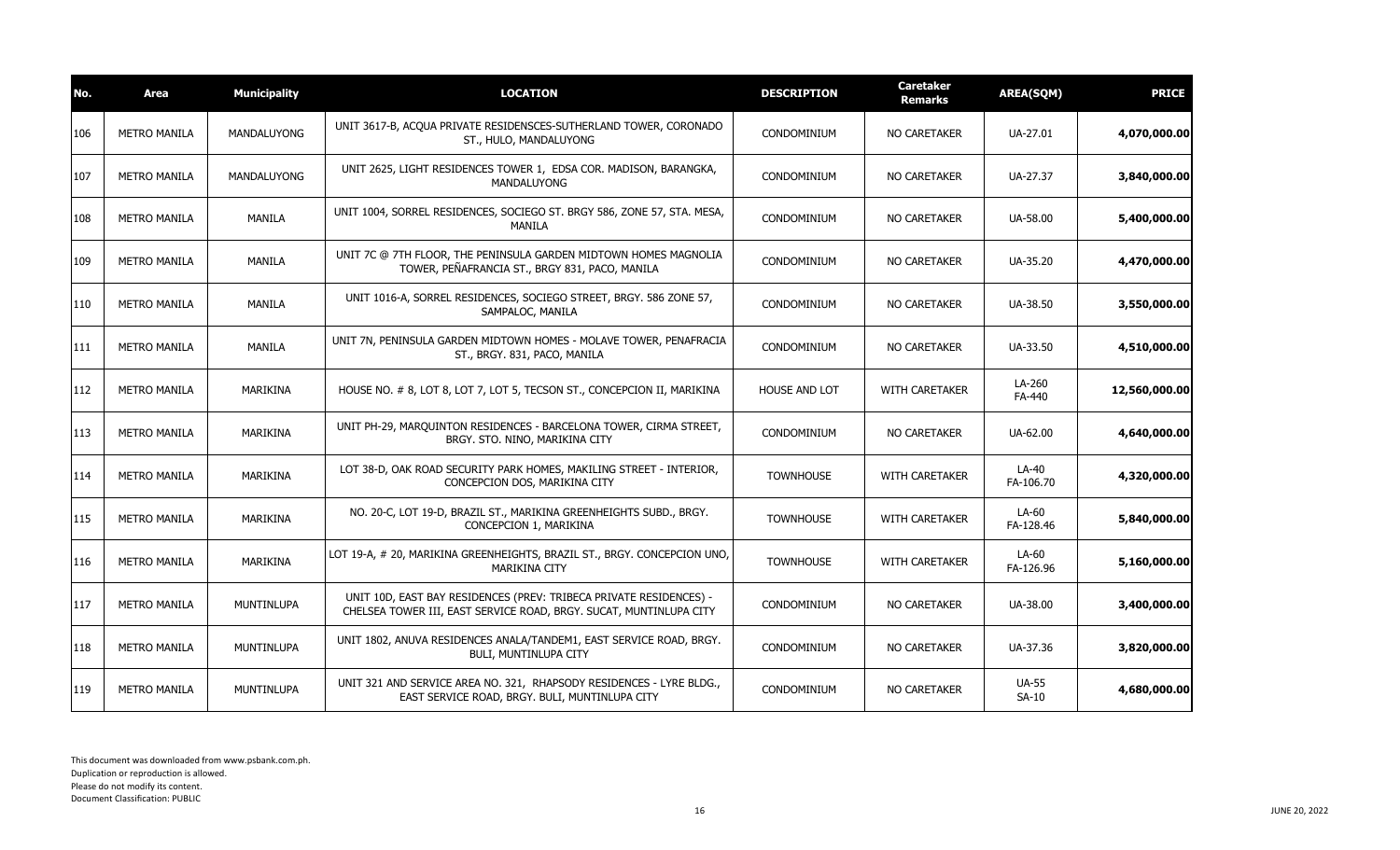| No. | Area                | <b>Municipality</b> | <b>LOCATION</b>                                                                                                                                            | <b>DESCRIPTION</b> | <b>Caretaker</b><br>Remarks                | <b>AREA(SQM)</b>        | <b>PRICE</b>  |
|-----|---------------------|---------------------|------------------------------------------------------------------------------------------------------------------------------------------------------------|--------------------|--------------------------------------------|-------------------------|---------------|
| 120 | <b>METRO MANILA</b> | <b>MUNTINLUPA</b>   | UNIT 10-J, EAST BAY RESIDENCES (PREVIOUSLY TRIBECA PRIVATE RESIDENCES -<br>HUDSON PLACE TOWER 1), EAST SERVICE ROAD, BRGY. SUCAT, MUNTINLUPA CITY          | CONDOMINIUM        | NO CARETAKER                               | UA-33.00                | 2,310,000.00  |
| 121 | <b>METRO MANILA</b> | <b>MUNTINLUPA</b>   | UNIT 17-F, EAST SERVICE ROAD, EASTBAY RESIDENCES (PREVIOUSLY TRIBECA<br>PRIVATE RESIDENCES) - HUDSON PLACE TOWER I, BRGY. SUCAT, MUNTINLUPA<br><b>CITY</b> | CONDOMINIUM        | <b>NO CARETAKER</b>                        | <b>UA-33</b>            | 2,640,000.00  |
| 122 | <b>METRO MANILA</b> | <b>MUNTINLUPA</b>   | UNIT 4G, EASTBAY RESIDENCES (PREVIOUSLY TRIBECA PRIVATE RESIDENCES)<br>BRYANT PLACE TOWER 3, EAST SERVICE ROAD, BRGY. SUCAT, MUNTINLUPA CITY               | CONDOMINIUM        | NO CARETAKER                               | UA-38.00                | 3,260,000.00  |
| 123 | <b>METRO MANILA</b> | MUNTINLUPA          | UNIT 205 AND SERVICE AREA 205, RHAPSODY RESIDENCES - LYRE BUILDING, EAST<br>SERVICE ROAD, BRGY. BULI, MUNTINLUPA CITY                                      | CONDOMINIUM        | <b>NO CARETAKER</b>                        | <b>UA-44</b><br>SA-7.50 | 3,720,000.00  |
| 124 | <b>METRO MANILA</b> | PARAÑAQUE           | UNIT 522, AZURE URBAN RESORT RESIDENCES -<br>MALDIVES TOWER, WEST SERVICE ROAD, BRGY. MARCELO GREEN, PARAÑAQUE                                             | CONDOMINIUM        | NO CARETAKER                               | UA-49.30                | 6,340,000.00  |
| 125 | <b>METRO MANILA</b> | PARAÑAQUE           | UNIT 609, AZURE URBAN RESORT RESIDENCES -<br>MIAMI BUILDING, WEST SERVICE ROAD, BRGY. MARCELO GREEN, PARAÑAQUE                                             | CONDOMINIUM        | NO CARETAKER                               | UA-26.18                | 3,320,000.00  |
| 126 | <b>METRO MANILA</b> | PARAÑAQUE           | UNIT B, AVILION GARDENS - CLUSTER 7, EGYPT AND GUATEMALA ST., BRGY. DON<br>BOSCO, PARAÑAQUE                                                                | CONDOMINIUM        | <b>LOOKOUT CARETAKER</b><br>(FOR SCHEDULE) | FA-154.28               | 10,420,000.00 |
| 127 | <b>METRO MANILA</b> | PARAÑAQUE           | UNIT 214, LIONS PARK RESIDENCES - BISON BUILDING, STA. ANA DRIVE, BRGY.<br>SUN VALLEY, PARAÑAQUE                                                           | CONDOMINIUM        | <b>NO CARETAKER</b>                        | <b>UA-30</b>            | 1,680,000.00  |
| 128 | <b>METRO MANILA</b> | PARAÑAQUE           | UNIT 2D-602, CHATEAU ELYSEE - LAFAYETTE D, DOÑA SOLEDAD EXT., BRGY.<br>MOONWALK, PARAÑAQUE                                                                 | CONDOMINIUM        | <b>NO CARETAKER</b>                        | UA-57.60                | 4,070,000.00  |
| 129 | <b>METRO MANILA</b> | PARAÑAQUE           | UNIT 711, LUXUREVILLE CONDOMINIUM - GOLDFINCH RESIDENCE, MATTHEW ST.,<br>BRGY. MOONWALK, PARAÑAQUE                                                         | CONDOMINIUM        | <b>NO CARETAKER</b>                        | UA-32.60                | 2,230,000.00  |
| 130 | <b>METRO MANILA</b> | PARAÑAQUE           | UNIT 1407 AND DRYING AREA 1407, RAYA GARDEN CONDOMINIUM -JAKARTA<br>BUILDING, WEST SERVICE ROAD, BRGY. MERVILLE, PARAÑAQUE                                 | CONDOMINIUM        | <b>NO CARETAKER</b>                        | UA-58.00<br>DA-4.50     | 4,160,000.00  |
| 131 | <b>METRO MANILA</b> | PARAÑAQUE           | UNIT 9G, WOODSVILLE VIVERDE MANSIONS - BUILDING 6, WEST SERVICE ROAD,<br>BRGY. MERVILLE, PARAÑAQUE                                                         | CONDOMINIUM        | NO CARETAKER                               | UA-51.93                | 4,090,000.00  |
| 132 | <b>METRO MANILA</b> | PARAÑAQUE           | UNIT E, AVILION GARDENS - CLUSTER 7, EGYPT & GUATEMALA ST., BRGY. DON<br>BOSCO, PARAÑAQUE                                                                  | <b>TOWNHOUSE</b>   | <b>WITH CARETAKER</b>                      | LA-77.50<br>FA-154.28   | 10,420,000.00 |
| 133 | <b>METRO MANILA</b> | PARAÑAQUE           | UNIT 730, AMAIA STEPS SUCAT - BLANCA BUILDING, DR. ARCADIO SANTOS AVE.,<br>BRGY. SAN ANTONIO, PARAÑAQUE                                                    | CONDOMINIUM        | NO CARETAKER                               | UA-23.31                | 2,360,000.00  |
|     |                     |                     |                                                                                                                                                            |                    |                                            |                         |               |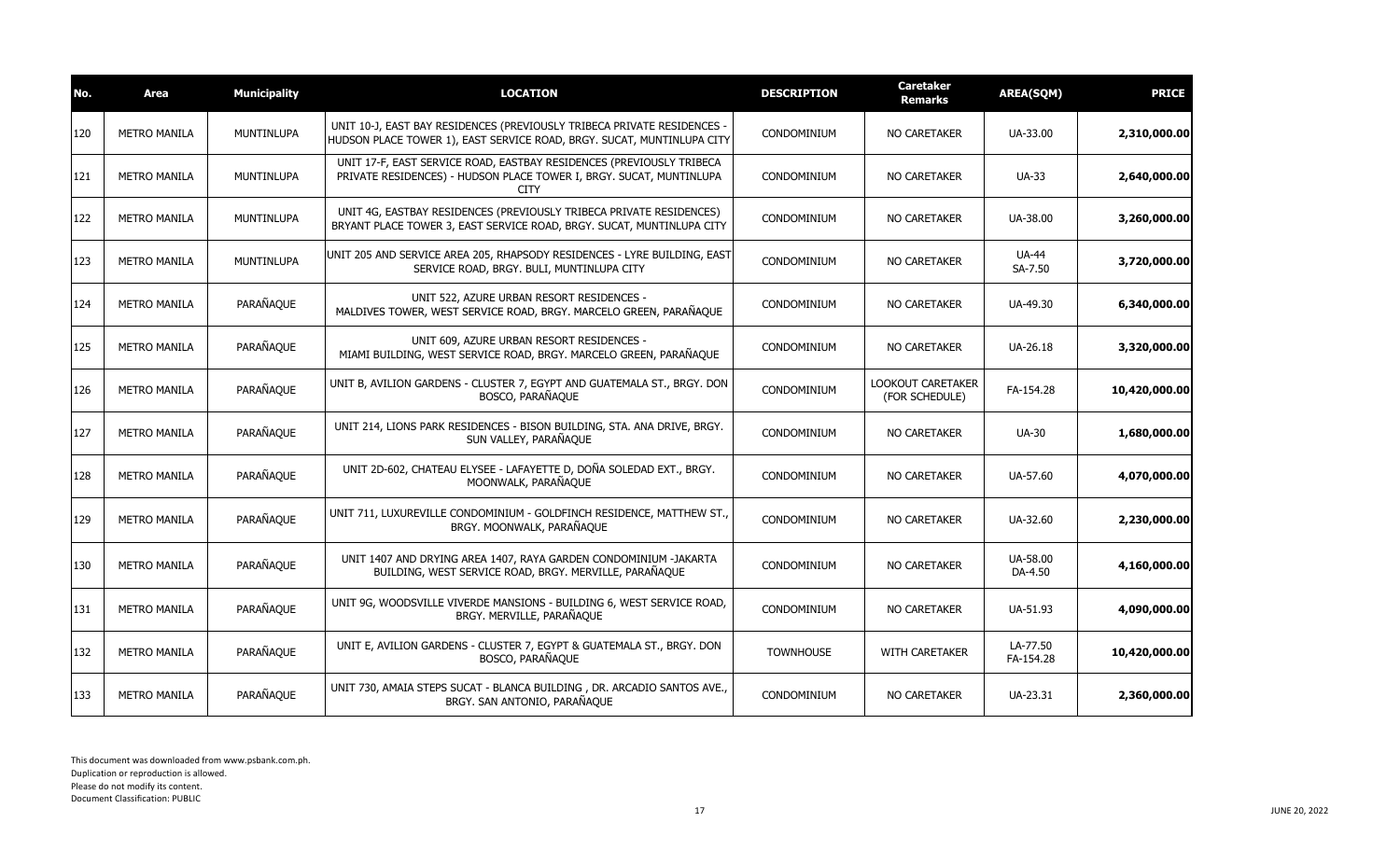| No. | <b>Area</b>         | <b>Municipality</b> | <b>LOCATION</b>                                                                                                              | <b>DESCRIPTION</b> | <b>Caretaker</b><br>Remarks | <b>AREA(SQM)</b>         | <b>PRICE</b>  |
|-----|---------------------|---------------------|------------------------------------------------------------------------------------------------------------------------------|--------------------|-----------------------------|--------------------------|---------------|
| 134 | <b>METRO MANILA</b> | PARAÑAQUE           | UNIT B-609, FIELD RESIDENCES - BUILDING 8, DR. A. SANTOS AVE., BRGY. SAN<br>DIONISIO, PARAÑAQUE                              | CONDOMINIUM        | <b>NO CARETAKER</b>         | UA-28.35                 | 2,690,000.00  |
| 135 | <b>METRO MANILA</b> | PARAÑAQUE           | UNIT 212, AMAIA STEPS BICUTAN - ARIA A, WEST SERVICE RD. COR. SUN VALLEY<br>DRIVE, BRGY. SUN VALLEY, PARAÑAQUE               | CONDOMINIUM        | NO CARETAKER                | UA-23.31                 | 2,280,000.00  |
| 136 | <b>METRO MANILA</b> | PARAÑAQUE           | LOT 17, BLOCK 3, #317, ANNEX 45, GEMINI ST., SUN VALLEY, PARAÑAQUE                                                           | <b>TOWNHOUSE</b>   | <b>WITH CARETAKER</b>       | LA-48.00<br>FA-115.19    | 5,170,000.00  |
| 137 | <b>METRO MANILA</b> | <b>PASAY</b>        | UNIT 20 @ 2ND FLOOR, 150 NEWPORT BOULEVARD - SOUTH WING, NEWPORT<br>BOULEVARD, BRGY. 183, PASAY CITY                         | <b>CONDOMINIUM</b> | NO CARETAKER                | UA-42.50                 | 6,430,000.00  |
| 138 | <b>METRO MANILA</b> | <b>PASAY</b>        | UNIT 7L AND PARKING SLOT 401, THE PARKSIDE VILLAS - CLUSTER F, SALES ST.,<br>BRGY. 183, PASAY CITY                           | CONDOMINIUM        | NO CARETAKER                | <b>UA-40</b><br>PA-12.50 | 6,520,000.00  |
| 139 | <b>METRO MANILA</b> | <b>PASIG</b>        | UNIT 19 V, THE PEARL PLACE - TOWER A, GOLD LOOP CORNER PEARL DRIVE,<br>ORTIGAS CENTER, SAN ANTONIO, PASIG                    | CONDOMINIUM        | NO CARETAKER                | UA-32.40                 | 4,090,000.00  |
| 140 | <b>METRO MANILA</b> | <b>PASIG</b>        | UNIT 206, GOLDEN HEIGHTS RESIDENCES - BUILDING A, ELISCO ROAD, BRGY.<br>KALAWAAN SUR, PASIG CITY                             | CONDOMINIUM        | NO CARETAKER                | UA-29.89                 | 2,240,000.00  |
| 141 | <b>METRO MANILA</b> | PASIG               | UNIT 215, SORRENTO OASIS - BUILDING B, C. RAYMUNDO AVE., BRGY. ROSARIO,<br><b>PASIG CITY</b>                                 | CONDOMINIUM        | NO CARETAKER                | UA-29.87                 | 2,630,000.00  |
| 142 | <b>METRO MANILA</b> | PASIG               | UNIT 902, PALMDALE HEIGHTS PH. 1 - BLDG A, SANDOVAL AVENUE, BRGY.<br>PINAGBUHATAN, PASIG CITY                                | CONDOMINIUM        | NO CARETAKER                | UA-50.54                 | 2,320,000.00  |
| 143 | <b>METRO MANILA</b> | <b>PASIG</b>        | UNIT 1802 WITH PARKING SLOT TC-1802 (P3-258), THE GROVE BY ROCKWELL -<br>TOWER C, E. RODRIGUEZ JR. AVENUE, UGONG, PASIG CITY | CONDOMINIUM        | NO CARETAKER                | UA-63.00<br>PA-12.50     | 10,600,000.00 |
| 144 | <b>METRO MANILA</b> | <b>PASIG</b>        | UNIT 502, AMAIA STEPS PASIG PHASE 1A - ARIA, EUSEBIO AVENUE, SAN MIGUEL,<br>PASIG                                            | CONDOMINIUM        | NO CARETAKER                | <b>UA-40</b>             | 3,170,000.00  |
| 145 | <b>METRO MANILA</b> | PASIG               | UNIT 20-Z, ADB AVENUE TOWER, ADB AVE., BRGY ORANBO, PASIG CITY                                                               | CONDOMINIUM        | NO CARETAKER                | <b>UA-28</b>             | 3,490,000.00  |
| 146 | <b>METRO MANILA</b> | <b>OUEZON CITY</b>  | UNIT 1914, SUN RESIDENCES - TOWER 2, ESPAÑA BLVD. CORNER MAYON ST.,<br>BRGY. STA. TERESITA, QUEZON CITY                      | CONDOMINIUM        | NO CARETAKER                | UA-24.34                 | 3,140,000.00  |
| 147 | <b>METRO MANILA</b> | <b>OUEZON CITY</b>  | LOT 6, HERMA TOWNHOMES INTERIOR DOÑA CARMENCITA, BRGY.<br>COMMONWEALTH, CAPITOL, QUEZON CITY                                 | <b>TOWNHOUSE</b>   | <b>WITH CARETAKER</b>       | LA-106<br>FA-145.93      | 6,580,000.00  |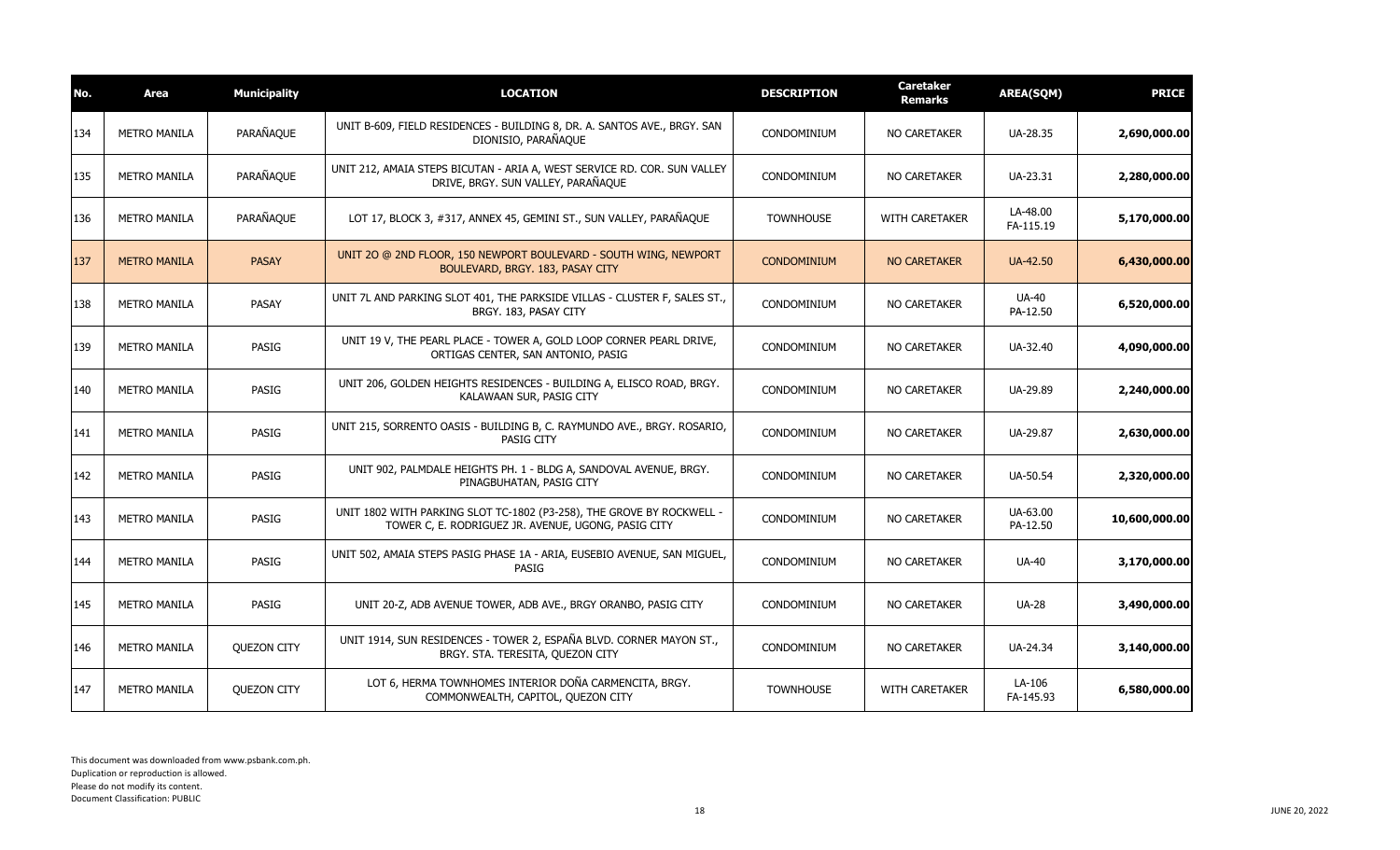| No. | <b>Area</b>         | <b>Municipality</b> | <b>LOCATION</b>                                                                                                                                             | <b>DESCRIPTION</b> | <b>Caretaker</b><br>Remarks | <b>AREA(SQM)</b>     | <b>PRICE</b>  |
|-----|---------------------|---------------------|-------------------------------------------------------------------------------------------------------------------------------------------------------------|--------------------|-----------------------------|----------------------|---------------|
| 148 | <b>METRO MANILA</b> | <b>QUEZON CITY</b>  | LOT 7, BLOCK 3, JANELY RESIDENCES, ROAD LOT 2, BRGY. KALIGAYAHAN,<br>NOVALICHES, QUEZON CITY                                                                | <b>TOWNHOUSE</b>   | WITH CARETAKER              | LA-50.20<br>FA-73.25 | 3,160,000.00  |
| 149 | <b>METRO MANILA</b> | <b>OUEZON CITY</b>  | PO 3, GARDEN VIEW CONDOMINIUM TOWER 2, N. DOMINGO, NEW MANILA,<br><b>OUEZON CITY</b>                                                                        | CONDOMINIUM        | NO CARETAKER                | UA-161.31            | 16,650,000.00 |
| 150 | <b>METRO MANILA</b> | <b>OUEZON CITY</b>  | UNIT 7S, ESCALADES EAST TOWER, 20TH AVENUE, BRGY. SAN ROQUE, CUBAO,<br><b>QUEZON CITY</b>                                                                   | CONDOMINIUM        | NO CARETAKER                | UA-24.00             | 2,620,000.00  |
| 151 | <b>METRO MANILA</b> | QUEZON CITY         | UNIT 10-I, EASTWOOD LE GRAND TOWER I, FULLERTON ROAD, BAGUMBAYAN,<br><b>QUEZON CITY</b>                                                                     | CONDOMINIUM        | <b>NO CARETAKER</b>         | UA-48.00             | 6,470,000.00  |
| 152 | <b>METRO MANILA</b> | <b>OUEZON CITY</b>  | UNIT 15J, THE MAGNOLIA RESIDENCES - TOWER B, DOÑA HEMADY CORNER N.<br>DOMINGO STREETS, BRGY. KAUNLARAN, NEW MANILA DISTRICT, QUEZON CITY                    | CONDOMINIUM        | NO CARETAKER                | UA-78.60             | 12,220,000.00 |
| 153 | <b>METRO MANILA</b> | QUEZON CITY         | UNIT 22-E, EASTWOOD PARKVIEW - TOWER 2, EASTWOOD AVE. COR. ORCHARD<br>ROAD, BRGY. BAGUMBAYAN, LIBIS, QUEZON CITY                                            | CONDOMINIUM        | NO CARETAKER                | UA-57.50             | 6,290,000.00  |
| 154 | <b>METRO MANILA</b> | <b>OUEZON CITY</b>  | UNIT 4B, EL JARDIN DEL PRESIDENTE - CLUSTER 2, SGT. ESGUERRA AVE. CORNER<br>SCT. BAYORAN, SOUTH TRIANGLE, QUEZON CITY                                       | CONDOMINIUM        | NO CARETAKER                | UA-65.00             | 6,620,000.00  |
| 155 | <b>METRO MANILA</b> | <b>OUEZON CITY</b>  | UNIT 9E, ESCALADES AT 20TH AVENUE - TOWER 6, 20TH AVENUE, BRGY. SAN<br>ROQUE, QUEZON CITY                                                                   | CONDOMINIUM        | NO CARETAKER                | UA-31.97             | 3,230,000.00  |
| 156 | <b>METRO MANILA</b> | <b>QUEZON CITY</b>  | UNIT 105 AND SERVICE AREA 105, THE REDWOODS - KAZE BLDG, QUIRINO HI-<br>WAY COR. REGALADO HI-WAY, BRGY. PASONG PUTIK, FAIRVIEW, OUEZON CITY                 | CONDOMINIUM        | NO CARETAKER                | UA-64.50<br>SA-8.00  | 4,690,000.00  |
| 157 | <b>METRO MANILA</b> | <b>OUEZON CITY</b>  | UNIT 2303 AND PARKING SLOT 235, SUN RESIDENCES - TOWER 2, ESPANA BLVD.<br>COR. MAYON ST., BRGY. STA. TERESITA, QUEZON CITY                                  | CONDOMINIUM        | NO CARETAKER                | UA-27.09<br>PA-12.50 | 4,430,000.00  |
| 158 | <b>METRO MANILA</b> | QUEZON CITY         | UNIT 15E, OLYMPIC HEIGHTS - TOWER II, ORCHARD ROAD, BRGY. BAGUMBAYAN,<br>LIBIS, QUEZON CITY                                                                 | CONDOMINIUM        | NO CARETAKER                | UA-77.00             | 6,570,000.00  |
| 159 | <b>METRO MANILA</b> | <b>OUEZON CITY</b>  | UNIT 9C23 AND UNIT 9C24, VICTORIA TOWERS - TOWER C, PANAY AVE. COR.<br>TIMOG AVE., BRGY. PALIGSAHAN, QUEZON CITY                                            | CONDOMINIUM        | NO CARETAKER                | TUA-84.08            | 6,740,000.00  |
| 160 | <b>METRO MANILA</b> | <b>QUEZON CITY</b>  | UNIT 1125 AND PARKING SLOT NO. 11 (2ND FLOOR - PODIUM 2), BLUE<br>RESIDENCES - BUILDING 1, KATIPUNAN AVE. COR. AURORA BLVD., LOYOLA<br>HEIGHTS, QUEZON CITY | CONDOMINIUM        | NO CARETAKER                | UA-30.36<br>PA-12.50 | 4,440,000.00  |
| 161 | <b>METRO MANILA</b> | <b>OUEZON CITY</b>  | UNIT 4249, SUN RESIDENCES - TOWER I, ESPANA BLVD. CORNER MAYON STREET,<br>BRGY. STA. TERESITA, QUEZON CITY                                                  | CONDOMINIUM        | NO CARETAKER                | <b>UA-20</b>         | 2,540,000.00  |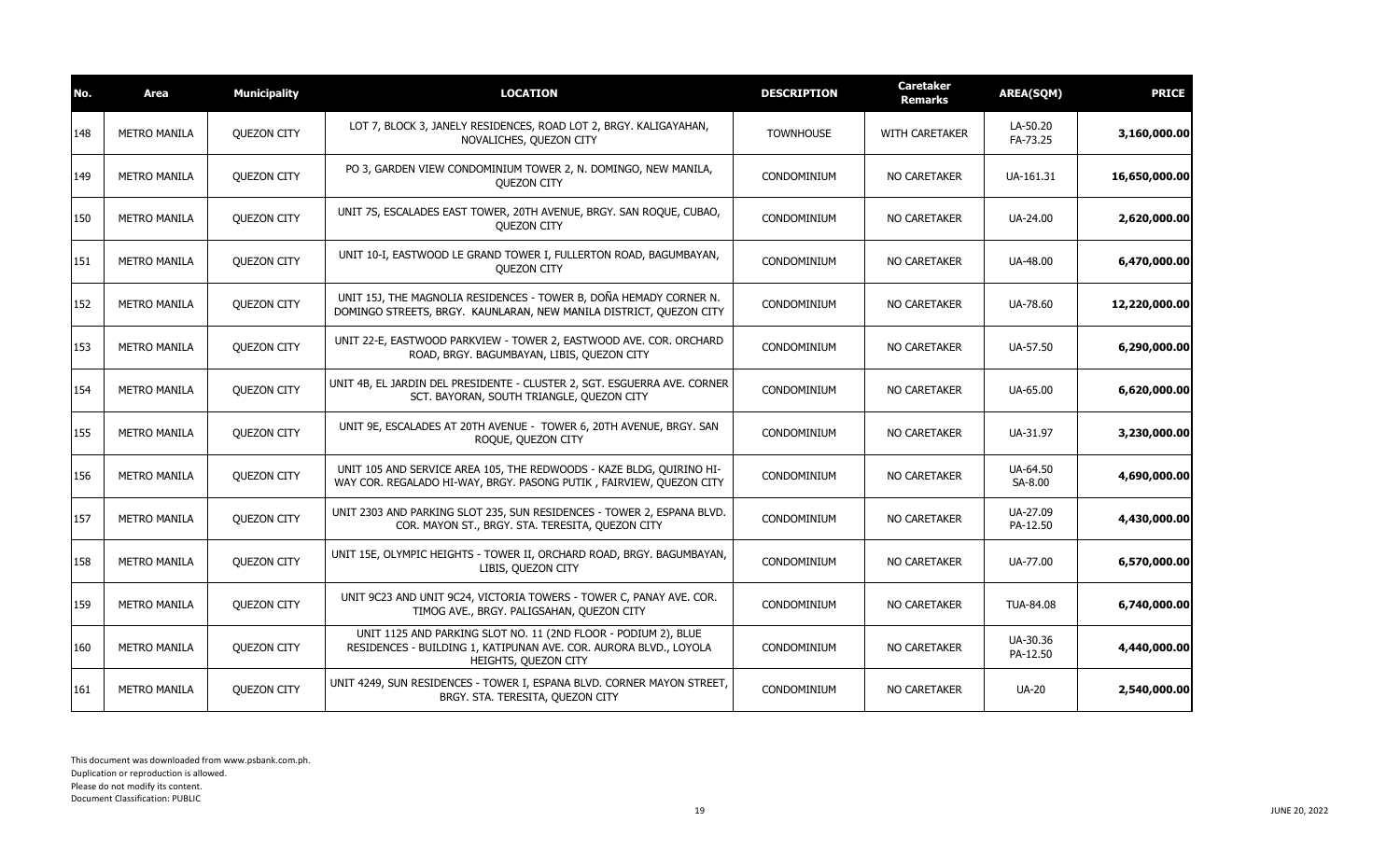| No. | Area                | <b>Municipality</b> | <b>LOCATION</b>                                                                                                            | <b>DESCRIPTION</b>                                 | <b>Caretaker</b><br>Remarks | <b>AREA(SQM)</b>            | <b>PRICE</b>  |
|-----|---------------------|---------------------|----------------------------------------------------------------------------------------------------------------------------|----------------------------------------------------|-----------------------------|-----------------------------|---------------|
| 162 | <b>METRO MANILA</b> | <b>QUEZON CITY</b>  | UNIT 2127, SUN RESIDENCES - TOWER 2, ESPAÑA BOULEVARD CORNER MAYON<br>ST., SANTA TERESITA, QUEZON CITY                     | CONDOMINIUM                                        | NO CARETAKER                | <b>UA-20</b>                | 2,530,000.00  |
| 163 | <b>METRO MANILA</b> | <b>QUEZON CITY</b>  | UNIT 2815, SUN RESIDENCES - TOWER 1, ESPAÑA BOULEVARD CORNER MAYON<br>ST., BRGY. STA. TERESITA, QUEZON CITY                | CONDOMINIUM                                        | NO CARETAKER                | UA-27.37                    | 3,470,000.00  |
| 164 | <b>METRO MANILA</b> | <b>QUEZON CITY</b>  | UNIT 29J, EASTWOOD LE GRAND II, FULLERTON ROAD, BRGY. BAGUMBAYAN,<br>LIBIS, QUEZON CITY                                    | CONDOMINIUM                                        | NO CARETAKER                | UA-68.00                    | 8,550,000.00  |
| 165 | <b>METRO MANILA</b> | <b>QUEZON CITY</b>  | UNIT 911, AMAIA SKIES CUBAO - TOWER 1, P. TUAZON COR. 5TH AVENUE, BRGY.<br>SOCCORO, CUBAO, QUEZON CITY                     | CONDOMINIUM                                        | <b>NO CARETAKER</b>         | UA-18.60                    | 2,260,000.00  |
| 166 | <b>METRO MANILA</b> | <b>OUEZON CITY</b>  | HOUSE #6, LOT 2, BLK 10, ANTOINETTE STREET, PARKWAY VILLAGE, BRGY.<br>APOLONIO SAMSON, BALINTAWAK, QUEZON CITY             | <b>HOUSE AND LOT</b>                               | <b>WITH CARETAKER</b>       | LA-366<br>FA-119.20         | 10,800,000.00 |
| 167 | <b>METRO MANILA</b> | <b>QUEZON CITY</b>  | LOT 5, BLOCK 4, ROAD LOT 8, THE PRINCESS HOMES VILLA HERMANO IV, BRGY.<br>STA. LUCIA, SAN BARTOLOME, QUEZON CITY           | <b>TOWNHOUSE</b>                                   | <b>WITH CARETAKER</b>       | LA-50<br>FA-83.25           | 3,540,000.00  |
| 168 | <b>METRO MANILA</b> | <b>OUEZON CITY</b>  | LOT 6, BLOCK 3, THE PRINCESS HOMES - VILLA HERMANO IV PHASE 2, ROAD LOT<br>1, BRGY. SAN BARTOLOME, NOVALICHES, QUEZON CITY | <b>TOWNHOUSE</b>                                   | <b>WITH CARETAKER</b>       | LA-55<br>FA-82.40           | 3,160,000.00  |
| 169 | <b>METRO MANILA</b> | <b>QUEZON CITY</b>  | LOT 2, BLOCK 4, THE PRINCESS HOMES - VILLA, HERMANO IV, ROAD LOT 8, PHASE<br>1, BRGY. STA. LUCIA, NOVALICHES, QUEZON CITY  | <b>TOWNHOUSE</b>                                   | WITH CARETAKER              | LA-50<br>FA-73.30           | 3,300,000.00  |
| 170 | <b>METRO MANILA</b> | <b>OUEZON CITY</b>  | LOT 19, BLOCK 2, SUNNYSIDE HEIGHTS SUBDIVISION, GALAXY STREET, BRGY.<br>BATASAN HILLS, QUEZON CITY                         | HOUSE AND LOT                                      | <b>WITH CARETAKER</b>       | LA-400<br>FA-404.50         | 12,190,000.00 |
| 171 | <b>METRO MANILA</b> | <b>TAGUIG</b>       | UNIT 19B, MORGAN SUITES EXECUTIVE RESIDENCES TOWER 2, FLORENCE WAY,<br>FORT BONIFACIO, TAGUIG                              | CONDOMINIUM                                        | <b>NO CARETAKER</b>         | UA-40.00                    | 5,760,000.00  |
| 172 | <b>METRO MANILA</b> | <b>TAGUIG</b>       | UNIT 4801, TWO SERENDRA - MERANTI, MCKINLEY PARKWAY, BRGY. FORT<br>BONIFACIO, BGC, TAGUIG CITY                             | CONDOMINIUM                                        | NO CARETAKER                | UA-58.00                    | 14,330,000.00 |
| 173 | <b>METRO MANILA</b> | VALENZUELA          | LOT 35, BLOCK 1, RUBY STREET. STA. LUCIA VILLAGE 5, PUNTURIN, VALENZUELA                                                   | COMMERCIAL/<br><b>RESIDENTIAL</b><br>HOUSE AND LOT | <b>WITH CARETAKER</b>       | LA-150.00<br>FA-391.15      | 7,920,000.00  |
| 174 | RIZAL               | ANTIPOLO            | LOT 1, BLOCK 3, ST. BERNICE ESTATES, ARGENTINA COR. BRAZIL, BRGY. SAN<br>JOSE, ANTIPOLO CITY, RIZAL                        | <b>VACANT LOT</b>                                  | NO CARETAKER                | LA-128.00                   | 1,890,000.00  |
| 175 | RIZAL               | <b>ANTIPOLO</b>     | LOT 8-A, 8-B AND 10-A, HOUSE NO. LOT 8-A, VILLAGE EAST, ZIL. STREET, BRGY.<br>MUTUNGDILAO, ANTIPOLO CITY, RIZAL            | HOUSE AND LOT                                      | <b>WITH CARETAKER</b>       | <b>TLA-360</b><br>FA-643.20 | 13,590,000.00 |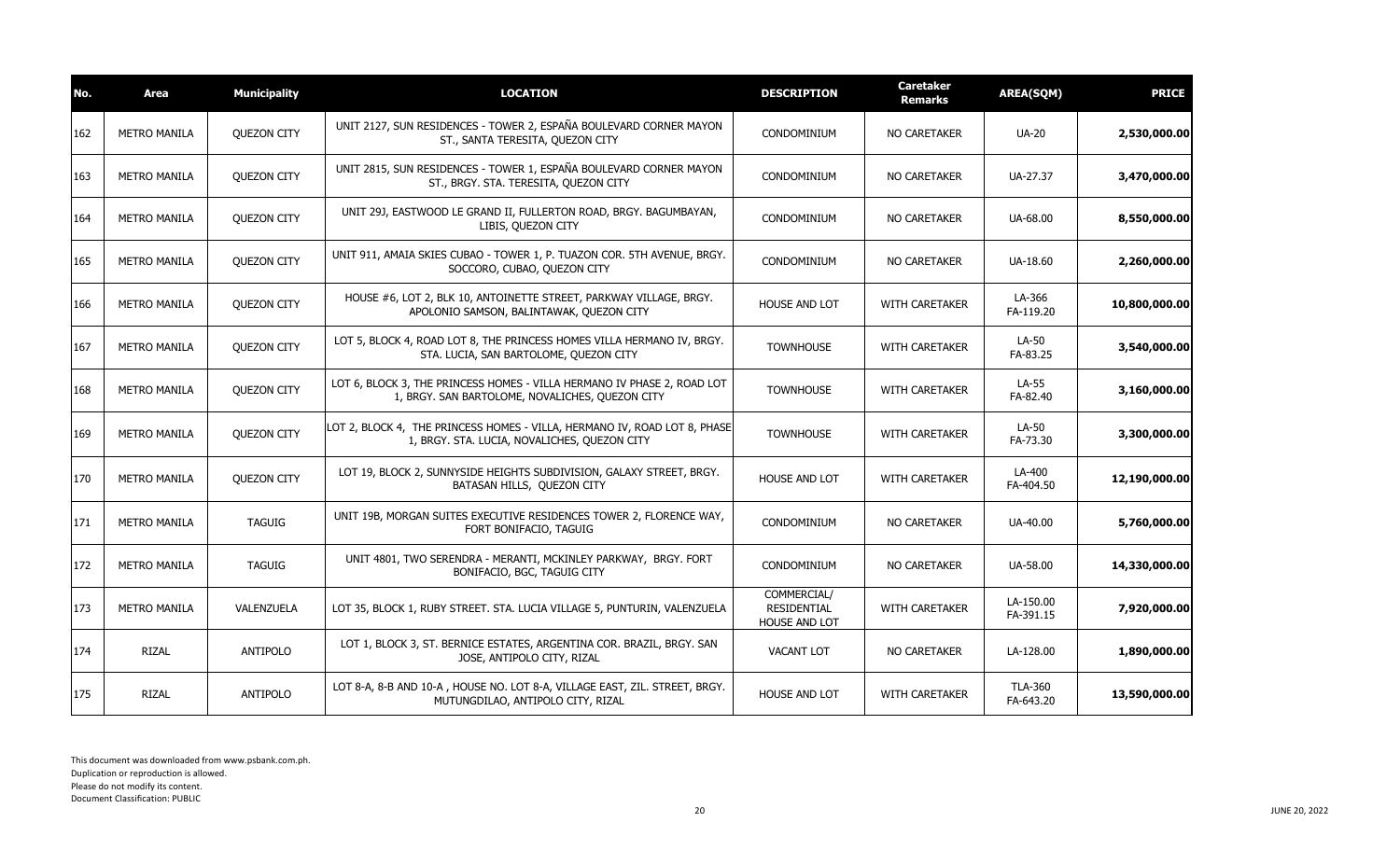| No. | Area          | <b>Municipality</b> | <b>LOCATION</b>                                                                                                          | <b>DESCRIPTION</b>   | <b>Caretaker</b><br>Remarks         | <b>AREA(SQM)</b>            | <b>PRICE</b>  |
|-----|---------------|---------------------|--------------------------------------------------------------------------------------------------------------------------|----------------------|-------------------------------------|-----------------------------|---------------|
| 176 | <b>RIZAL</b>  | ANTIPOLO            | LOT 2 AND LOT 3, BLOCK 5, VISTA VERDE EXECUTIVE PHASE 8, VELEZ ST., BRGY.<br>MUNTING DILAO, ANTIPOLO CITY, RIZAL         | <b>HOUSE AND LOT</b> | <b>WITH CARETAKER</b>               | <b>TLA-400</b><br>FA-245.16 | 7,430,000.00  |
| 177 | RIZAL         | ANTIPOLO            | LOT 5, BLOCK 2, KINGSVILLE EXECUTIVE VILLAGE, GENGHIS KHAN ST., BRGY.<br>MAYAMOT, ANTIPOLO CITY, RIZAL                   | <b>HOUSE AND LOT</b> | WITH CARETAKER                      | LA-226<br>FA-173.93         | 4,640,000.00  |
| 178 | RIZAL         | <b>CAINTA</b>       | LOT 5, BLOCK 1, BLOCK 7-K, SUBURBAN TERRACES RESIDENCES SIERRA MADRE<br>CIRCLE - INTERIOR, BRGY. SAN JUAN, CAINTA, RIZAL | <b>TOWNHOUSE</b>     | LOOKOUT CARETAKER<br>(FOR SCHEDULE) | LA-33.75<br>FA-86.10        | 4,160,000.00  |
| 179 | RIZAL         | <b>CAINTA</b>       | LOT 26, BLK. 6, VISTA VERDE EXEC. VILLAGE SARAGOSA ST. BRGY SAN ISIDRO,<br>CAINTA, RIZAL                                 | HOUSE AND LOT        | <b>WITH CARETAKER</b>               | LA-219.00<br>FA-97.18       | 3,450,000.00  |
| 180 | RIZAL         | <b>CAINTA</b>       | UNIT C-LB2, SUBURBAN VILLAS CONDOMINIUM, SIERRA MADRE ST., BRGY. SAN<br>JUAN, CAINTA, RIZAL                              | CONDOMINIUM          | NO CARETAKER                        | UA-39.00                    | 1,720,000.00  |
| 181 | <b>RIZAL</b>  | <b>CAINTA</b>       | UNIT C-1A2, SUBURBAN VILLAS CONDOMINIUM PHASE 3, SIERRA MADRE STREET,<br>BRGY. SAN JUAN, CAINTA, RIZAL                   | CONDOMINIUM          | NO CARETAKER                        | UA-29.25                    | 1,430,000.00  |
| 182 | RIZAL         | <b>CAINTA</b>       | UNIT 9M, CAMBRIDGE VILLAGE - CLUSTER 14-B (FOUR FORDHAM), EAST BANK<br>ROAD, BRGY. SAN ANDRES, CAINTA, RIZAL             | CONDOMINIUM          | NO CARETAKER                        | UA-30.00                    | 1,640,000.00  |
| 183 | RIZAL         | <b>CAINTA</b>       | UNIT 30 @ 3RD FLOOR, CAMBRIDGE VILLAGE - CLUSTER 3, EASTBANK ROAD,<br>BRGY. SAN ANDRES, CAINTA, RIZAL                    | CONDOMINIUM          | NO CARETAKER                        | UA-40.00                    | 2,180,000.00  |
| 184 | <b>RIZAL</b>  | <b>CAINTA</b>       | UNIT 2A, CAMBRIDGE VILLAGE - CLUSTER 6, EAST BANK ROAD, BRGY. SAN<br>ANDRES, CAINTA, RIZAL                               | CONDOMINIUM          | NO CARETAKER                        | <b>UA-40</b>                | 2,450,000.00  |
| 185 | <b>VISMIN</b> | <b>CEBU</b>         | LOT 73-G-2-O, #27, MAHOGANY STREET, GREENPLAINS SUBDIVISION, BRGY.<br>BANILAD, MANDAUE CITY, CEBU                        | <b>HOUSE AND LOT</b> | <b>WITH CARETAKER</b>               | LA-216<br>FA-146            | 3,420,000.00  |
| 186 | <b>VISMIN</b> | <b>CEBU</b>         | LOT 17, BLOCK 8, SOUTH HILLS SUBDIVISION, BRIGHTON COURT STREET, BRGY.<br>BUHISAN, CEBU CITY, CEBU                       | <b>HOUSE AND LOT</b> | <b>WITH CARETAKER</b>               | LA-313<br>FA-456.74         | 13,140,000.00 |
| 187 | <b>VISMIN</b> | <b>CEBU</b>         | UNIT 1014, LA GUARDIA FLATS 1, LA GUARDIA STREET, BRGY. APAS, CEBU CITY,<br><b>CEBU</b>                                  | CONDOMINIUM          | NO CARETAKER                        | <b>UA-22</b>                | 2,040,000.00  |
| 188 | VISMIN        | DAVAO DEL NORTE     | LOT 416-B-2-C-3-A-4-E-8, ALLEY, PUROK SANTOL, BRGY. LA FILIPINA, TAGUM,<br>DAVAO DEL NORTE                               | <b>HOUSE AND LOT</b> | <b>WITH CARETAKER</b>               | LA-300<br>FA-82             | 1,870,000.00  |
| 189 | <b>VISMIN</b> | <b>LEYTE</b>        | LOT 14, BLOCK 5, OUR LADY OF LOURDES SUBDIVISION, ROAD LOT 5 CORNER<br>ROAD LOT 3, BRGY. DOLORES, ORMOC CITY, LEYTE      | <b>HOUSE AND LOT</b> | <b>WITH CARETAKER</b>               | LA-230<br>FA-155.50         | 2,790,000.00  |